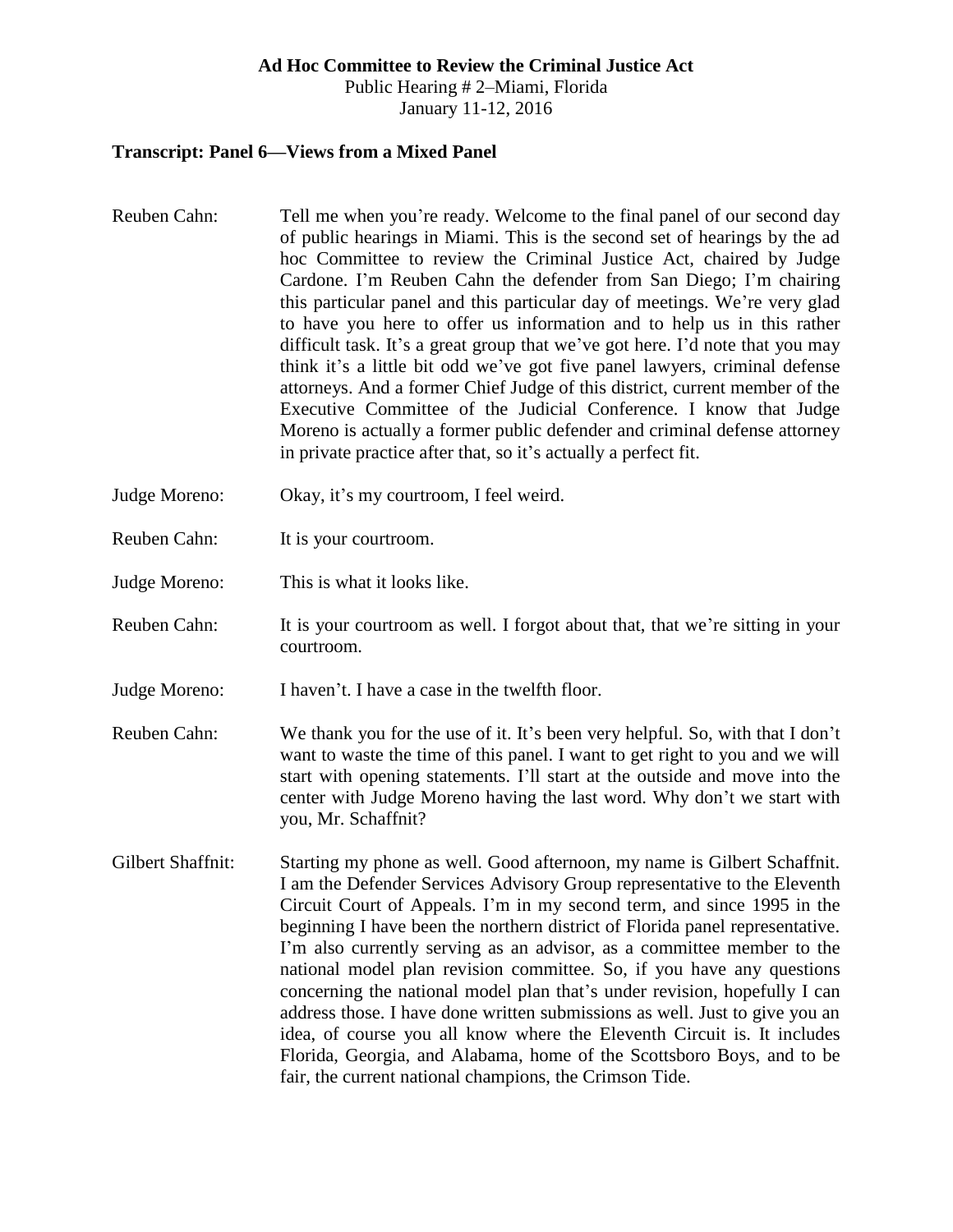The Northern District of Florida for those of you not familiar with Florida, if you drive on the turnpike north for five hours you will come to the base of the Northern District which is Gainesville home of the fighting gators and the University of Florida. That is one of the divisions driving north and west you go to Tallahassee which is our state capital. I'm told Tallahassee also has a university and I'm told they also have a football team. From there you drive another two and a half hours west on I-10 and you will go to Panama City. The other division affectionately referred to as the Redneck Riviera. From there you drive again on I-10 ultimately to get to Mr. Cahn's place in San Diego, I think. Ultimately you get to Pensacola which is primarily a military base, and the cases kind of reflect the division. You got a lot of drug cases, a lot of cases involving sex trafficking. You got a lot of cases involving fraud particularly in the Pensacola division. I've been representing that district since 1996.

Let me just say this, in 1962 in the summer I was a ten year old boy living in Connecticut. My parents decided that we were going to move to Florida, a place called Deland, Florida. Back when ten-year-old boys were allowed to go to movie theaters by themselves I went to a movie theater on a hot summer day. Segregated theater, I might add and saw a movie that forever changed my life called TO KILL A MOCKINGBIRD.

There are three things that even as a ten-year-old I took from that movie. The first was, that when Judge Taylor came to Atticus Finch's porch he said to Atticus, "Atticus I need your help in representing Tom Robinson. A black man accused of raping a white woman." Years later I would think to myself, was Atticus on the panel list? How did Judge Taylor pick him out? I suspect he's the only judge and Atticus was the only lawyer. Atticus, as you remember was known for doing civil work. He was doing civil work in exchange for chickens and hogs. He took on that representation not having done criminal work and did as you saw an amazing job.

The second thing I took from that movie back then and particularly now, was when he got his butt handed to him by the all-male jury and he was getting ready to leave Pastor Sykes turned to Jem and to Scout and said, "Rise, your father is passing." And even as a ten-year-old I thought to myself as they're standing in that segregated courtroom, what a wonderful thing to be respected like that. To have the respect of your peers.

Then the third thing that I took from that movie was after Tom Robinson had supposedly escaped. Atticus had the difficult job of going to Tom Robinson's family and informing them that he had been shot dead.

I'm sure he would not get windshield time for that voucher to go to inform them of the death. Jem and Scout were talking to Ms. Atkinson and she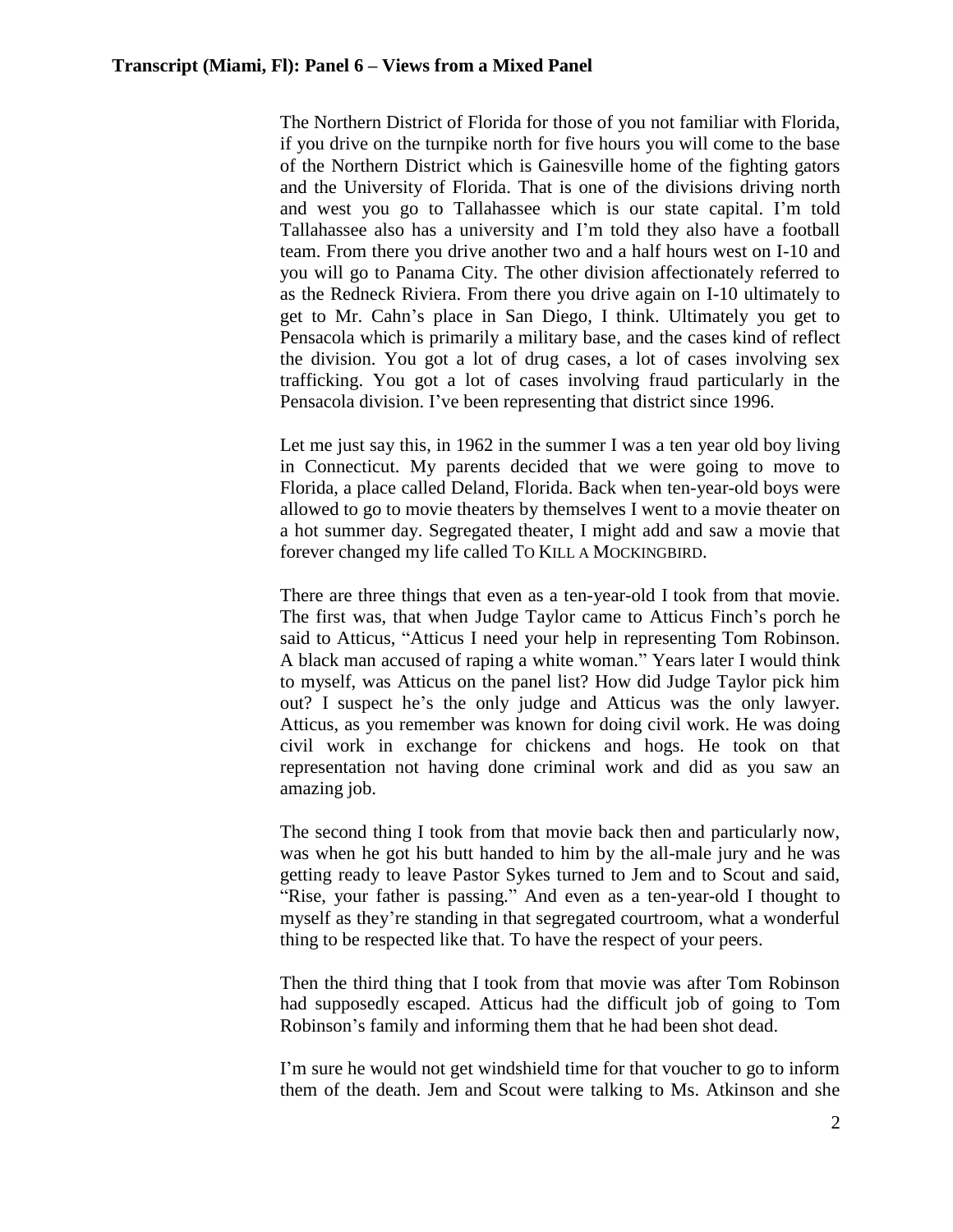said to them something that always stuck with me. Because they asked, "Why is my dad doing this?" What she said was, "Jem there are some people that are put on the earth to do things that are difficult, your father is one of those people." Those are three things that stuck with me from that movie. That movie was filmed or Gregory Peck went to Monroeville, Alabama place that I ended up going and visiting. The courthouse is still there. A year later, Gideon wrote his famous writ to the United States Supreme Court. Gideon accused of robbing and burglarizing a pool hall in Panama City Florida, in my district in 1963. Along the way, that was my inspiration.

I became a panel lawyer in 1984, and became the first panel rep in 1998. I just wanted to say this, when I first got the panel list as Joel Osment said, there were a lot of dead people, "I see dead people." Our list literally included dead people on the list. We revised the list. I think we have an outstanding system right now to pick panel lawyers. We have an outstanding set of judges. You won't hear a lot of complaints from me and my district. I do have some things that I want to bring to your attention. One that is particularly disturbing in my district and I suspect in other districts. That is the aging out of the panel. Everyone on my panel is my age or older. They're retiring, they're all white, they're all male. And I fear for the future of the panel despite all my best efforts in getting younger people and a more diverse panel. So, I'll be glad to discuss that at a later time, thank you.

- Reuben Cahn: I go to the opposite end, to you Mr. Beauvais.
- Steve Beauvais: Thank you, Sir. I'm Steve Beauvais I'm an attorney and private practice in Savannah Georgia which is the Southern District of Georgia. I serve a federal court on the advisory committee. I serve as the district representative to the CJA panel. I also serve as the CJA resource counsel. I'll be happy to explain that a little when we get to the question and answer period. When I heard Ms. Salvini describe her relationship with her public defender, her panel administrator, I was struck by the fact that most of the upstate South Carolina is separated from my district by a river, the Savannah River. She might as well as have been describing an alternate universe as I had no idea what she was talking about. Every year I go to the national panel and I talk to new people there and tell them that I don't have a federal public defender. And I have a CJA that's comprised of 3,000 lawyers. If you can practice in our district, you're subject to appointment. That's what kind of backwater place it is. Difficult place because it's been home to me for twenty-three years.

In my written comments I focused on two time periods, pre-2011 and post 2011. The reason for that was simple and perhaps delusional, but I am hopeful that we are seeing some movement in our district, glacially slow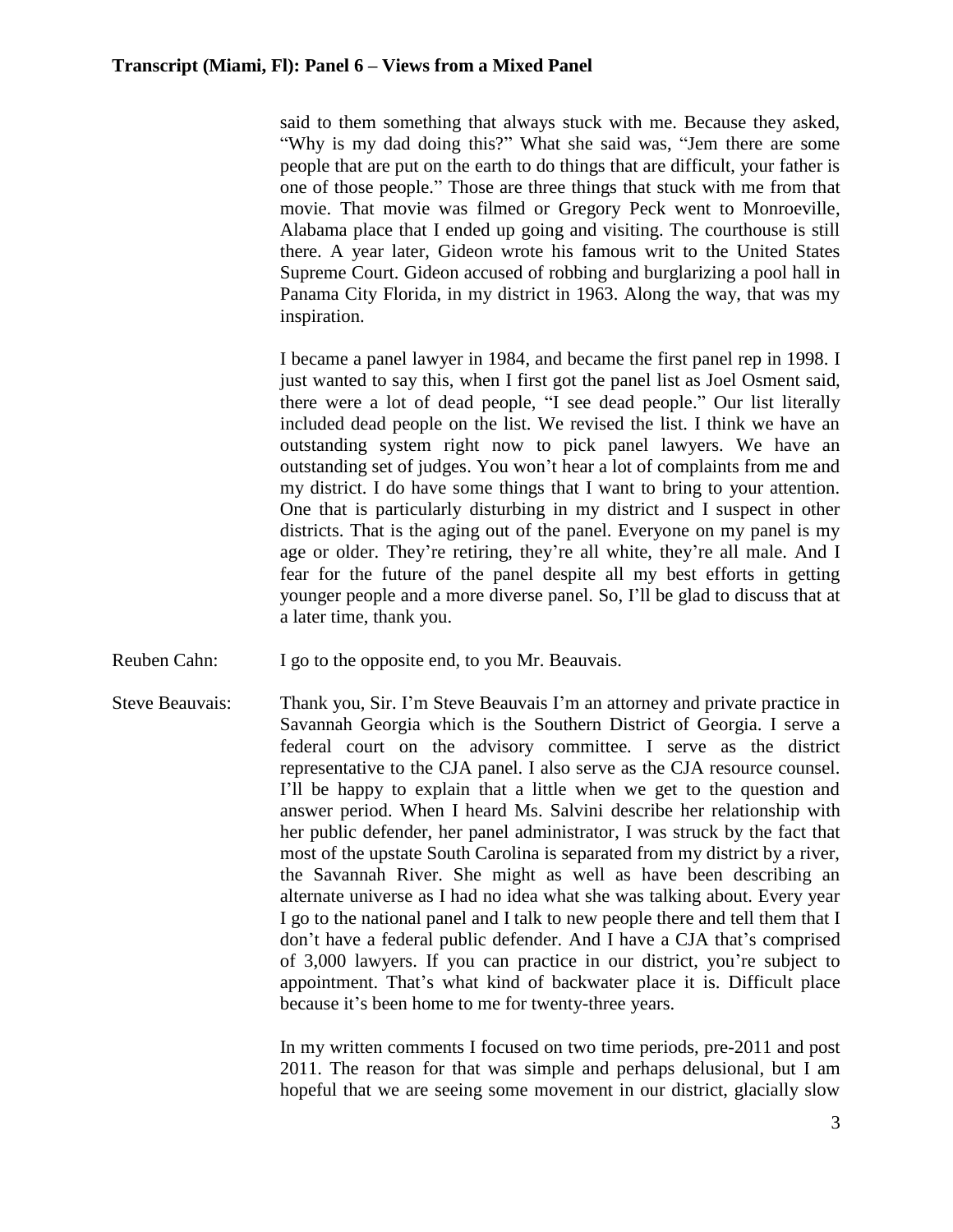and probably will remain that way. I'm hoping that my comments here will maybe prod some change.

In April 2011 the court sent out a questionnaire and allowed people to either opt in or opt out of being appointed under the CJA Act. That was a huge change in our district. Because some of the prior administration I'll say, absolutely was not open to that suggestion. About 200 lawyers opted in and said that they were willing to accept appointments on CJA cases. That's probably grown to maybe about 225. While an improvement it is minimal and incremental and there is a lot of work still to be done.

Representation in our district falls to those lucky enough to maybe get somebody competent. There's far too few accepting those cases. Although these attorneys expressed the desire to be appointed, there's been no steps to ensure that they have any competence. We have no admission, other calling up and saying, "Hey, put me on the panel." There's no review as to whether or not you stay on the panel or whether you're competent. There's just no criteria. Attorneys are appointed because they get called up by the court's or magistrate's judges, docketing clerk 90% of the time.

Many of the people on the list when I review it are simply lawyers from larger or mid-sized firms, they're new associates. They've been practicing for six months to a year or two years. For many reasons, those firms want those lawyers to be taking these cases. I don't think any of those reasons have anything to do with actually representing a criminal defendant. I don't think you should cut your teeth representing a criminal defendant. It's not the place.

When I started in the Marine Corps many years ago, you were not allowed to be a criminal defense lawyer in the Marine Corps, which is not the most progressive organizations, until you've been a trial counsel for at least a year. You weren't going to learn the basics representing somebody accused of a crime. That change also came during a period of an economic downturn in this country. Many lawyers I've spoken to agreed to be on the panel because when you got out in our rural areas, \$129 an hour ain't bad, because you're probably not getting it from privately retained clients out there.

They're on the panel, they want to be on the panel. The majority of this panel, these 200 lawyers now that are supposed to get the appointments have no intention of practicing criminal law. They aren't criminal law specialists by any means. I believe you have to be, to be effective. To be a criminal law specialist and know what you're doing, and you have to have enough cases a year to remain competent and current.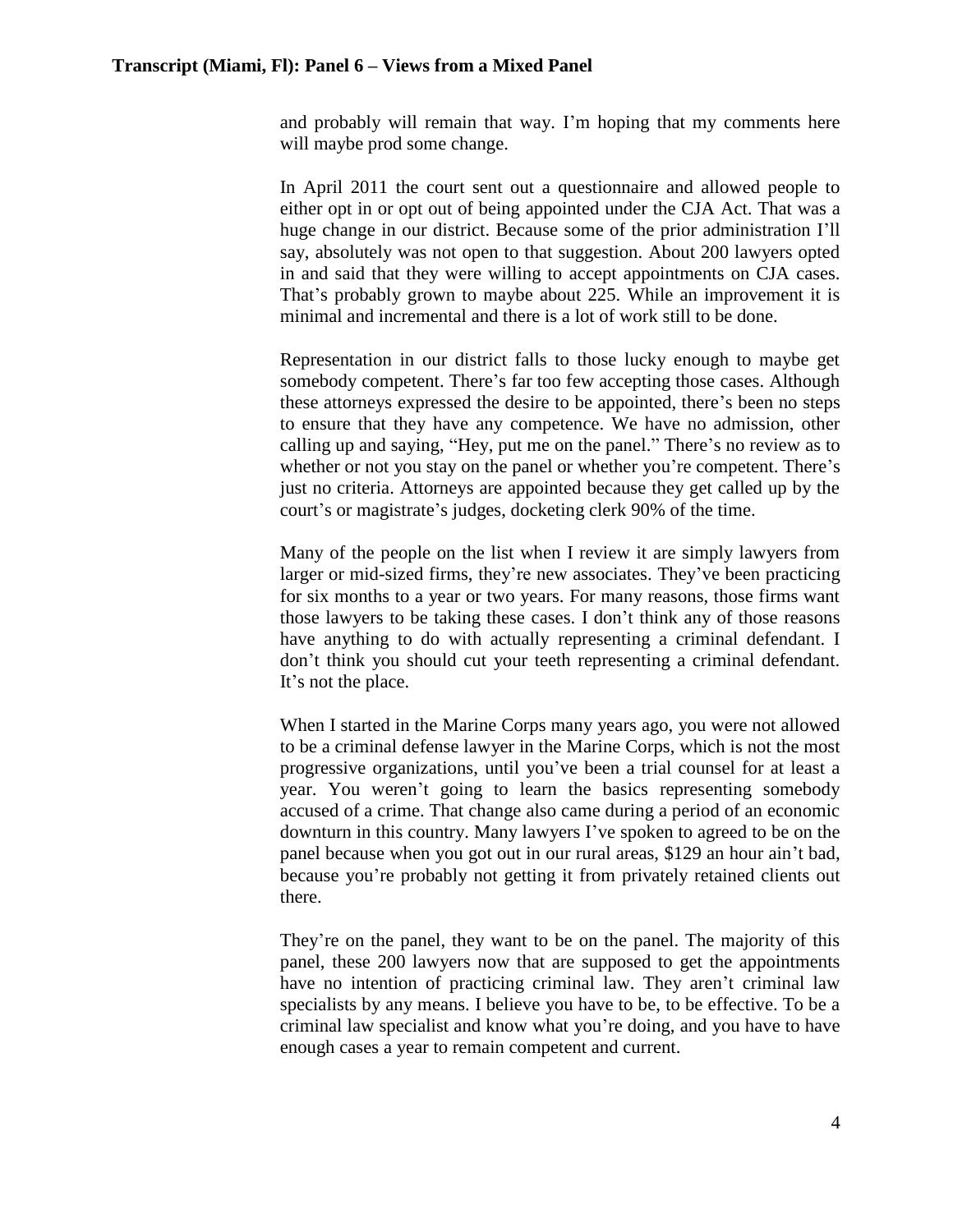My last comment will be the absolute need in my district for a federal public defender and a Federal Public Defender Office to counterbalance an extremely professional United States Attorney's Office, that has twentyeight lawyers, seventeen of whom do nothing but criminal defense work. Most of them career prosecutors. They're practicing against six-month, one-year, two-year, junior attorneys and associates. We need a Federal Public Defender's Office and United States Attorney's in Southern District.

- Reuben Cahn: Mr. Beauvais can you just pull that mic a little bit over in front of you.
- Steve Beauvais: Yes, Sir. In preparing for this one of the things I did do, I wanted to get a realistic idea, would an office be viable? Because the cases I hear about are usually these huge multi defendant ones. Federal public defender is only going to be able to represent one person. I had clerk's office break down for me what the breakout was. We average about 600 indictments a year over the last five years in the district. Of those 600, 45 on average a year were multi defendant cases. That leaves somewhere in the neighborhood of 550 individual defendants that probably could have been represented by a Federal Public Defender Office. The vast majority of those individuals would have received far better service with a dedicated Federal Public Defender Office. Thank you for the opportunity to address the panel.
- Reuben Cahn: Thank you. Mr. McCann.
- David McCann: Good afternoon, Judge Cardone, thank you for your invitation to appear today. I've sat in on yesterday's proceedings and most of today's. The discussions have been very enlightening. I've been at this a long time. And every time I come to one of these regional meetings and national meeting I'm somewhat surprised by the differences throughout the country in how things are done. I hope the work of this Committee and its reasons for these hearings will maybe improve some districts and educate others. My epiphany in this kind of work was not like going to the movies in Florida at ten. But, out of law school looking for work I got a job in the South Carolina Department of Corrections as an ombudsman. Which meant I went behind the walls. The walls and the big houses they call that in Columbia.

It was clear to me very soon that there are two different kinds of justice in this country. The type you pay for and the type where you don't have the money, and you take what you get for a lawyer. That hit me hard. Most of the people I dealt with in the Department of Corrections, this could have been in 1973, many of them were there way before appointing counsel was mandatory, had clearly been given the short end of the stick. So, from there on until today, I've been in the criminal law practice field. The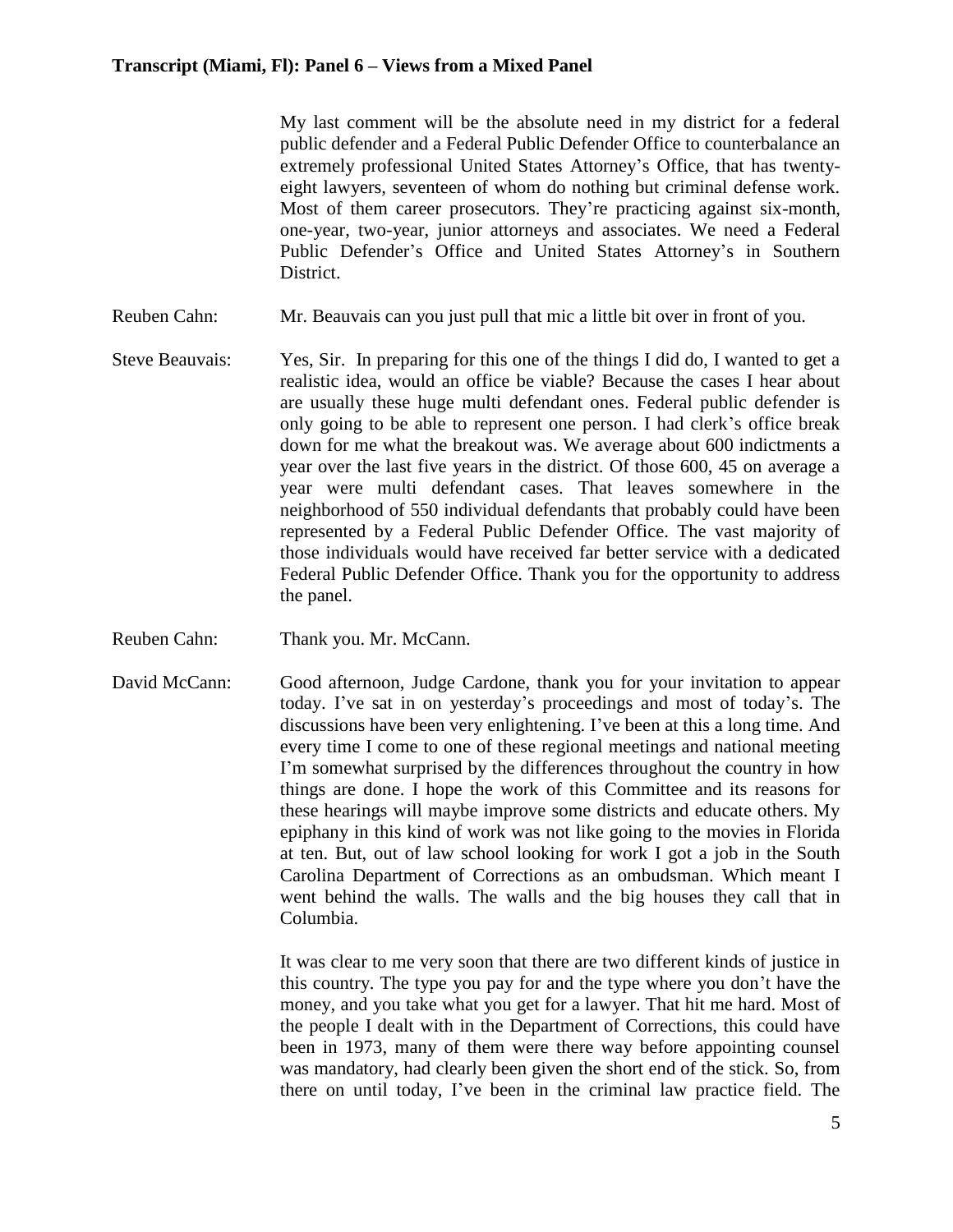District of South Carolina encompasses the whole state. We have four separate divisions, as Mrs. Salvini told you today, she's co-rep in the Northern part of the state and we have two other co-reps throughout.

We have about 225 lawyers on the panel complete. Basically four separate panels that handle the matters in Charleston, Columbia, Spartanburg, and Florence. Most of my practice, almost 95% of federal district court has been in Charleston where I had the closer management of the panels there. We do have a CJA committee that the speaker down to the left on the last panel talked about it. We need it in Tampa where we screen applications, take care of other administrative problems. Where they be disciplinary problems with a member of the panel.

We haven't appointed anybody to the panel in over a year. The cases have been down and I think that's true throughout the court system. We have a pretty good system, it works pretty well. Most of the time there be some instances of cutting as was reflected in the NACDL report. I think was presented to the Committee last December. I believe it was in New Orleans about a serious cut of a voucher at the Fourth Circuit level. I'd be happy to address that if that question comes up. Again, thank you for allowing me to be here to answer any questions the panel may have.

Reuben Cahn: Thank you. Mrs. Brill.

Rachel Brill: Thank you. I am Rachel Brill I practice in the District of Puerto Rico and for the First Circuit. I very much appreciate the opportunity to testify, address this Committee today. In my written testimony I presented three different areas of concern and I hope today to make each of those areas a little more concrete for the Committee. But, given Mr. Cahn's admonition, I'll shorten even what I was intending to present, just give a few concrete examples for each of those areas and why I think it's important ultimately to have—as so many people have testified before this Committee independent review of panel selection, panel appointment, and panel voucher review.

> The first area that I mentioned in my own written testimony was and I'm paraphrasing here, and using adjectives I didn't use in the written testimony, "unfair, petty, demoralizing, debilitating voucher review that we have in our district." And, I'll skip the example that I was going to give from my own experience. That particular example was from a particular judge, it doesn't happen with every single judge. On the whole and in the clerk's office in our district, and particularly the clerk's office, but several judges as well, view every single voucher, every single presentation from defense attorneys with disdain, not with respect. They treat lawyers like mercenaries not professionals.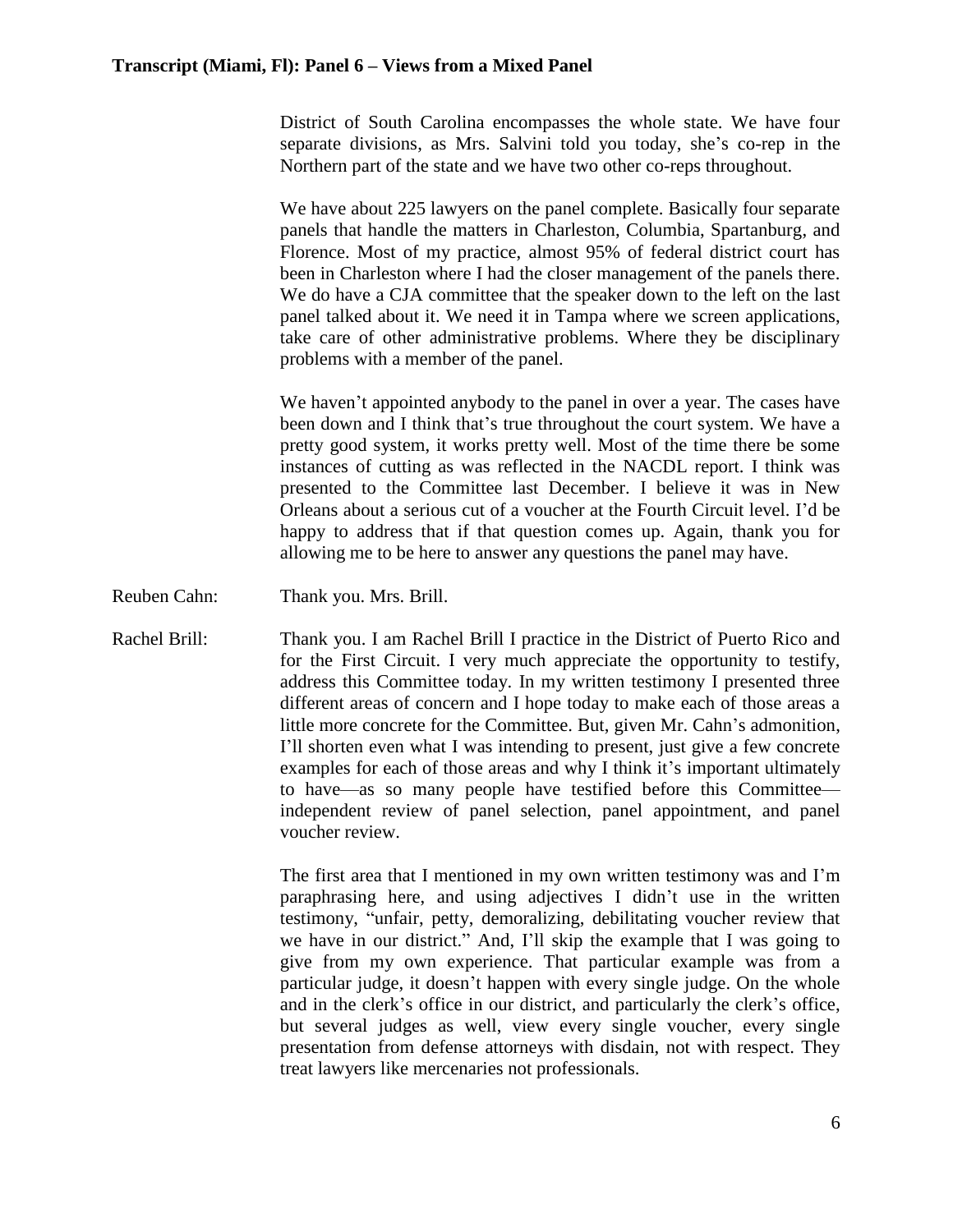This is a conclusion that I've come to after many years and many experiences and a lot of thought and a lot of even heartbreak. The concrete example that I wanted to present involves a dear colleague and panel member who passed away suddenly in 2014. He was quite a character and he was quite a presence. He was quite irreverent, so I don't think he'd mind if I characterize this portion I'm about to say as the case of the reductions to the dead man's voucher.

This attorney got sick in 2010. He received treatment for a couple of years. We all thought that he'd gotten better and he passed away as I said suddenly in 2014. A few of us, got together to help his stunned and desperate widow. And we learned in the course of all that he hadn't filed a voucher since he got sick since 2010. There was times he had absented himself, he wasn't taking cases. There were forty-one outstanding vouchers, some were very small but some were somewhat substantial. We took it upon ourselves to try to collect whatever evidence we could and file the vouchers on his behalf. As I said, some were small, some were more substantial, all were very meaningful to his widow.

I'll pass over how difficult it was to get the authorization for any of us to file on her behalf. How time consuming it was to get approval for interim vouchers in this particular case. There was one voucher; it totaled less than \$2000, it was for a complete case from start to finish. All we could piece together from the documents that we got from the court docket sheet was an amount that was somewhere between \$1800 and \$2000. The attorney got an email and I got copied on the email, trying to be irreverent and morbid. What I was told and this was for a total of .3 hours, was that the time invoiced for reviewing docket documents was adjusted as to reasonableness, and or grouped with other entries to reflect the complexity, and the length of the documents reviewed. Then if I wanted to challenge this recommendation I had four days I could write back. I wondered where I could go to challenge all of this and say, "Yes the time had been spent." Anything that was placed on the voucher, there was some document to support, there was some piece of paper, there was something in the files that his family could piece together. And I objected. I wrote all that down and I got a call from the district judge. And the district judge said that this clerk's office was recommending this reduction and it only amounted to \$37 and \$0.80 cents and what did I think? I said again, everything that we filed, there was a piece of paper, there was some kind of support. And the court reinstated that time, and the bad taste from that episode hasn't gone away.

On the one hand, I spent most of my professional time as a lawyer, as a defense attorney speaking up for people who for one reason or another can't speak for themselves. Of course that episode was no exception. It left an indelible impression of the lack of regard, the disdain that I've spoken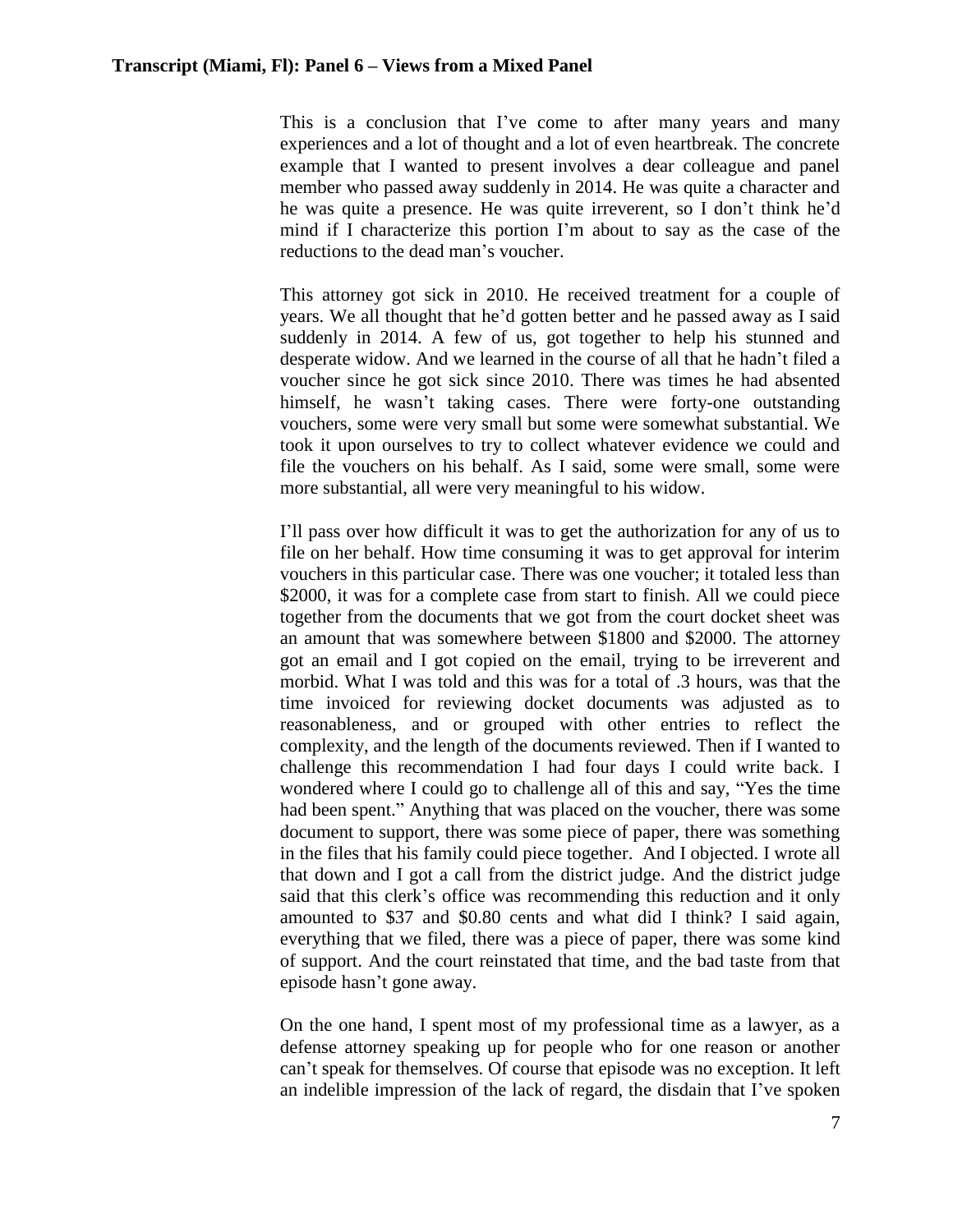about for what criminal defense lawyers do. I give it as, a hopefully slightly memorable, concrete example of what we face every day to smaller and larger degrees. The situation with experts and third party service providers in our district is even worse. It's very cumbersome for CJA attorneys to request experts and third party service providers. It's even more cumbersome for those experts to eventually get paid. It's something that's just draining and difficult.

There came a point where I made a proposal. I said, "Well can we try to streamline this process in some way? Can they file paper vouchers the way they used to?" Because things are done electronically now in our district, "no everything has to be electronic." Well can we streamline it that way? Can we just make it completely electronic? Take it off of the docket, the U.S. Attorney's Office never has to see that we ask for an expert? It doesn't become a matter of litigation, instead of ten steps it's six steps. And I had consulted with some people in the Defender Services Office and I made a proposal, that was designed simply to streamline the process not to take anything out of anybody's eyes. Instead of a response that said, "This is what it would take to change our workflow, to streamline your process," we got a ninety-page PowerPoint presentation of, honestly I couldn't summarize it, just that it would be too difficult for the clerk's office to not keep on doing things the way that things are continued to be done. And so we still have a very cumbersome and difficult process when it comes to experts.

I'm skipping over what so many people have already spoken about, which is people not even asking for experts because they know they're going to get denied. People asking for the experts and then getting denied. I'm simply saying that even when you're lucky enough to have a voucher for an expert approved or have done the tremendous amount of work that it takes to get a voucher expert services or third party services approved, it's still a tremendously cumbersome obstacle filled process.

Just thirty more seconds to say that I can address, because I know I've been here all day and I know what the Committee has already heard. I'm sure you'll have questions about the third area which is information and access to the information or the accuracy of the information from my district. And I just want to say something, since this is my opportunity to speak and to say something in conclusion. I'll go back as we all will to our districts, and I will try to continue to work within the parameters and the limitations and the opportunities that we have, and I'll continue to try to push the boundaries, and I'll continue as many other attorneys will to try to make things better. I'm very, very grateful to be able to address all of you, who are looking at the much bigger picture, with the much bigger opportunity to make much grander changes.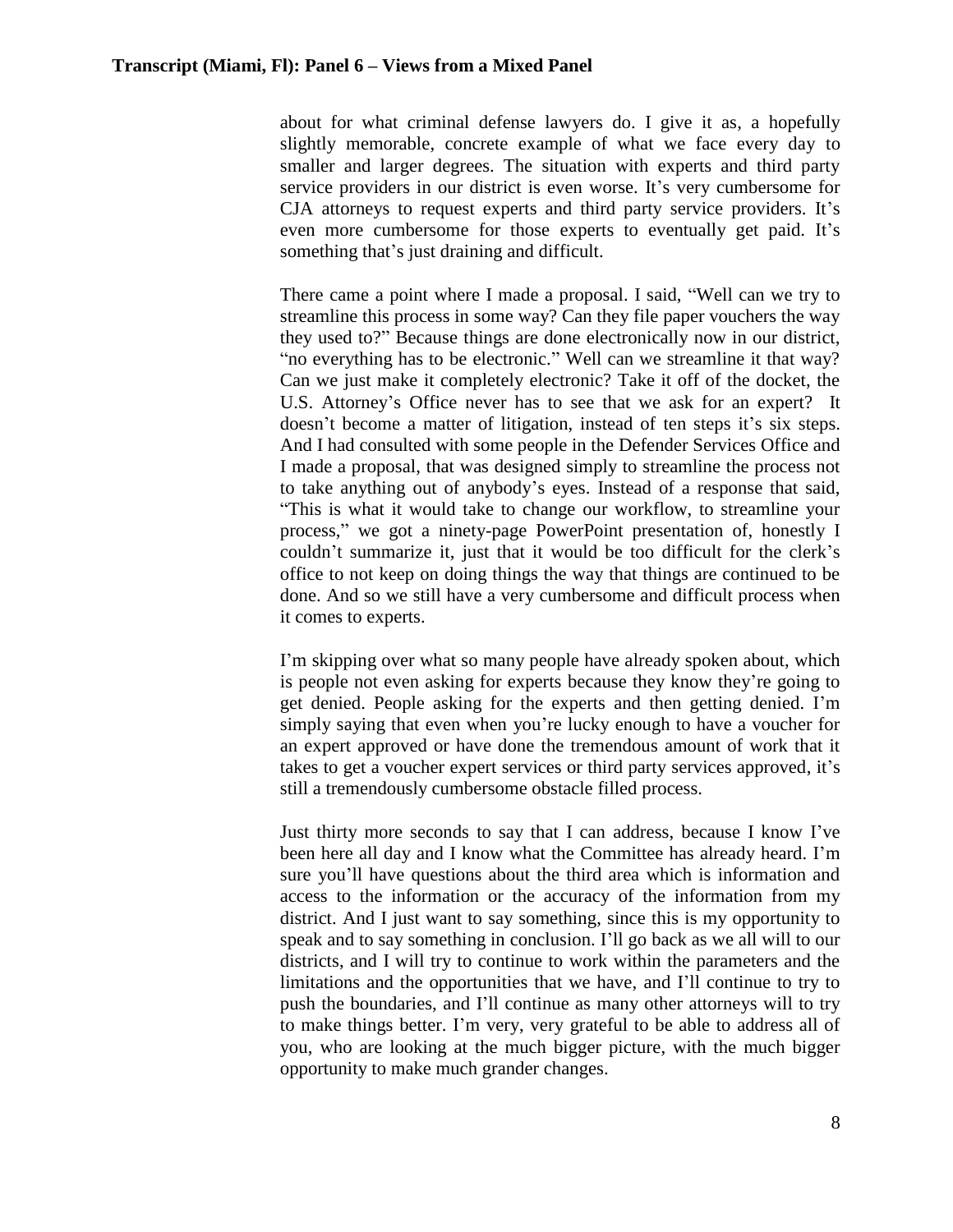Somebody, Mr. MacBride, I guess he's not here anymore, he spoke about his nine-year old son. My son's eighteen and he is just about to graduate from high school. As a gift, my parents gave him a trip to see his favorite London football team. I'm going to get it wrong the Tottenham Hotspur team. I went along and it was very exciting and we learned a lot, and of course I tried to quiz him on all the trivia. And it turns out that the team motto for Tottenham is, "To dare is to do." It's all over the stadium and it's all over the uniforms. It's all over the signs in the streets in Tottenham about what this team can do, and there must be something right about it because they beat the Norwich Canaries three to nil. And so, it's been a couple of weeks now but I still have that phrase in my mind, and I want to try to leave it with you also. Which is, I was so intrigued, I was so edified, I was so inspired, by what Judge Gleeson said, about fundamental change that's necessary. "To dare is to do," and I hope that all of us and all of these sessions can lead to something really positive getting done.

- Reuben Cahn: Thank you very much. Mr. Foster you're going to be next.
- Mark Foster: Alright. Good afternoon, thanks for inviting me. I've been a panel attorney in Charlotte in the Western District of North Carolina for twenty years. I arrived there after having about fifteen years of practice experience. I got on the CJA panel instantly because there were no criteria, no standards. You just had to be alive, breathing and admitted to practice. So I got on the list and took a lot of cases. Then about six years ago I became the panel representative which I still am.

About five years ago I became a member of the board of directors of our Community's Defender Organization and I'm still on that board as well. In our district we have had the, since the community defenders were formed ten years that's when they took over administration of the CJA panel. Prior to that it was done by a couple of clerks in the clerk's office. Each of them worked for the two magistrates, and they just sort of farmed out cases, making phone calls to whoever they could find in a sort of a hit or miss thing. Since the Community's Defender's Organization has been in place, they've done a very good job of equally doling out the cases, avoiding conflicts and providing a lot of assistance to the panel members. This gets more difficult in multi defendant cases, I think they've done a very good job also of making sure that everybody gets a qualified lawyer. Obviously the federal defendant is only going to take the first or one of the defendants. They usually take the one who looks the supposed "kingpin" or the one with the most evidence. Or the one with the most complexity involved. Then try to find a qualified lawyer for each the other defendants. I would say they do go to the next person on the list except in some cases the cases are highly complex, and they need to find somebody who's adequately experienced to give the case to.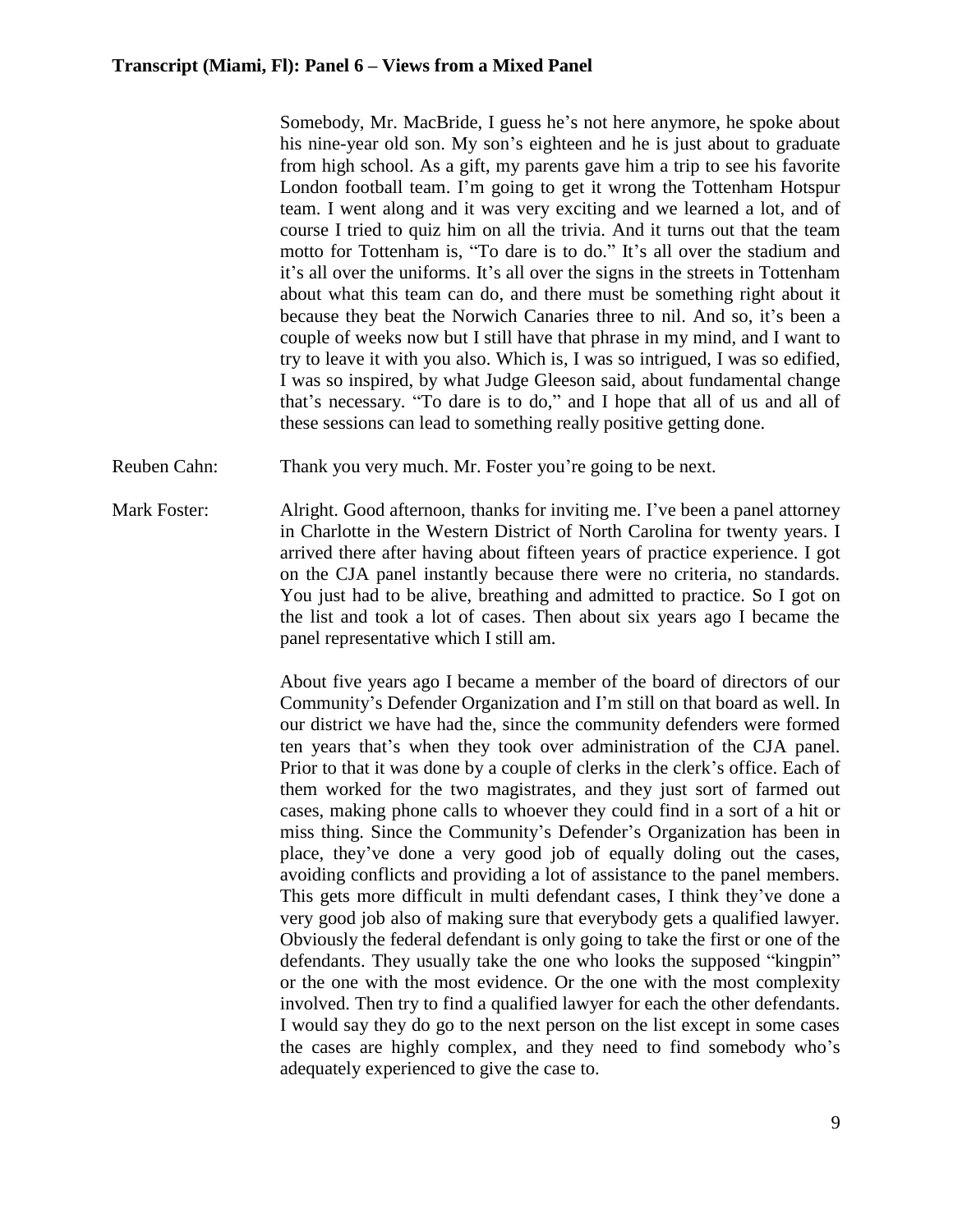As far as discovery in the multi defendant case is that's always been tricky. We've made some good use recently of the discovery coordinating attorneys. The one we use for some reason is out on the west coast, we're in Charlotte, but he's out of Seattle, Russ Aoki, and his firm. They've been doing a great job of taking a bunch of disparate discovery in various different electronic formats, most of which is unsearchable. Putting it together so that you can access it in one place, it's searchable. All the individual defense attorneys can record their own search and what they're doing. It's separate from what the other public defendant attorneys are doing. So, I'm assuming this is a great efficiency and cost saver. Rather than have each attorney individually slugging away trying to figure out how to get through all this stuff.

Something else that seems to appear a lot, is we get discovery from the U.S. Attorney's Office on discs which is sometimes a lot of it is single page PDFs which you have to open individually, look at, close, open the next one. So, if there was an effort under foot to get the U.S. Attorney's Office to combine this into large PDFs, than then we could then make searchable, I think that would save a lot of time and money. Attorney time, review and discovery and would be very helpful.

In our district, we had an increase . . . it used to be that we had no criteria for panel attorneys and then the judges finally instituted a set of guidelines, I believe about seven or eight years ago, set a criteria that you have to satisfy in order to be on the panel. So, what they did is they took everybody who previously had been on this panel that had about 200 people for the Western District, which included Charlotte, Ashville, and Statesville, and basically started over. Everybody had to reapply and you had to have certain things in your resume to qualify. People didn't apply who had already actually been on it. The list got smaller and we modified the qualifications once or twice. So, we're in the process of hopefully creating a better panel of CJA attorneys than what it once was. There's a panel selection committee that takes applications once a year and the panel attorneys are broken down into three groups. They come up for reconsideration, the three year term. Every three years you have to reapply. That seems to be making progress in getting a better qualified panel of attorneys to handle the cases. So, that's what I have to say at this point.

- Reuben Cahn: Thank you, Mr. Foster. Judge, as I said you get the last word.
- Judge Moreno: Oh my goodness. That's not necessarily a good thing after two days of hard work and we can open that so some light gets in here so you won't think it's so late. Thank you for inviting me. You know, I haven't been able to hear what everyone has said, but I know that you've had two judges from our district, Judge Scola and Judge Graham, who are very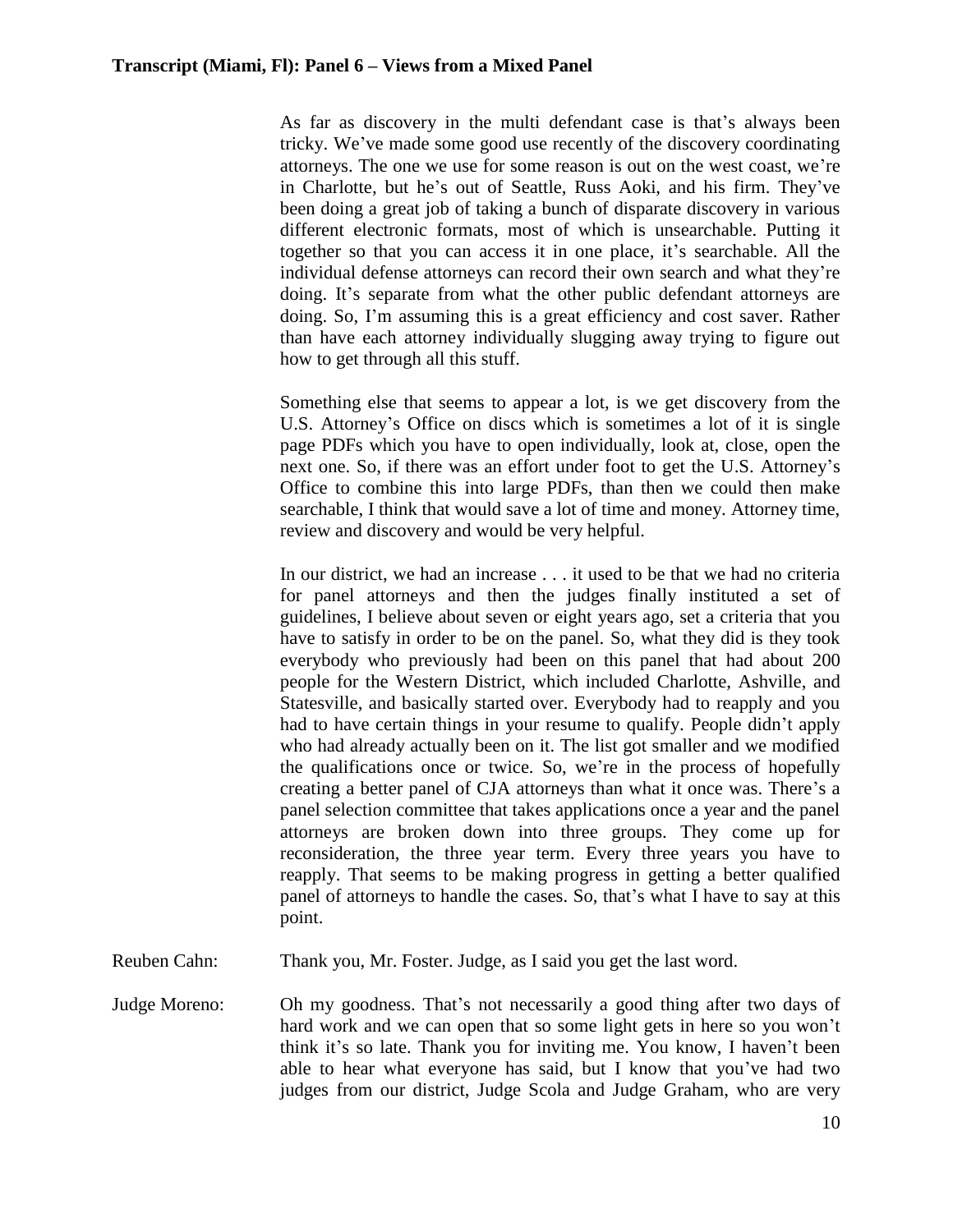experienced. So makes no sense repeating a lot of the things that I suspect they have said with their experience. One a much newer judge than the other and both of them being practicing criminal defense lawyers.

My perspective is that, as Mr. Cahn has said, because he's tried cases in front of me so I do have the perspective of being a judge for a long time, twenty-five years. Sometimes when you're a judge for so long, you do need a reminder of what it was like to practice law. It is true, and some need to be reminded more often than others, I confess. Before that, I was also a state judge. So, when you compare federal court with state court, you're very happy to be here, no matter what the complaints are because there's always someone who is worse off than you are. Whether it's a judge or even a private lawyer.

Then, I was also an assistant federal public defender. We've come a long way since the time when I started practicing, I think I put that in my two page submission. Where the rate was \$20 an hour for "out of court." I know it was a long time ago, but still I'm not eligible to go senior so it wasn't that long. And I still remember what became a future colleague of mine cutting the fee that was for \$120; it was a suppression hearing. I still remember, and he chopped it to \$100. I understand . . . I assume later on I figured, I'm taking about thirty years later, that it was obviously an automatic cut. I still remember, I haven't forgotten that.

We've come a long way when now the rate is \$129, \$128, but there's still some issues. I would like to divide the concerns in three parts; federal defenders, CJA panel, and then perhaps the more difficult one, the judicial involvement. Federal defender is easy. I think certainly in our district and I think even in most districts, the ones that have it. I remember being on the defender services committee for six years in the Southern District of Georgia always came up. That's an issue, and I think we can have some changes with that. You can have national standards like that for . . . and you have to figure out whether it's worth having community defender's organization versus federal public defender I think you can do that nationally.

What I don't think you can do is eliminate the geographic differences that we have in America. I mean we have that with sentencing, we have that with, maybe if we have a blue states and a red states, we have blue districts and red districts and maybe blue judges and red judges, I don't know. And I think most judges I say are going to be fair and most judges are susceptible to the suggestions that you all will have. There might be some that won't, and I don't think a Committee can really change that minute portion of the judges. With federal defenders, they're great. We've had a great office here in the Southern District, Judge Williams was the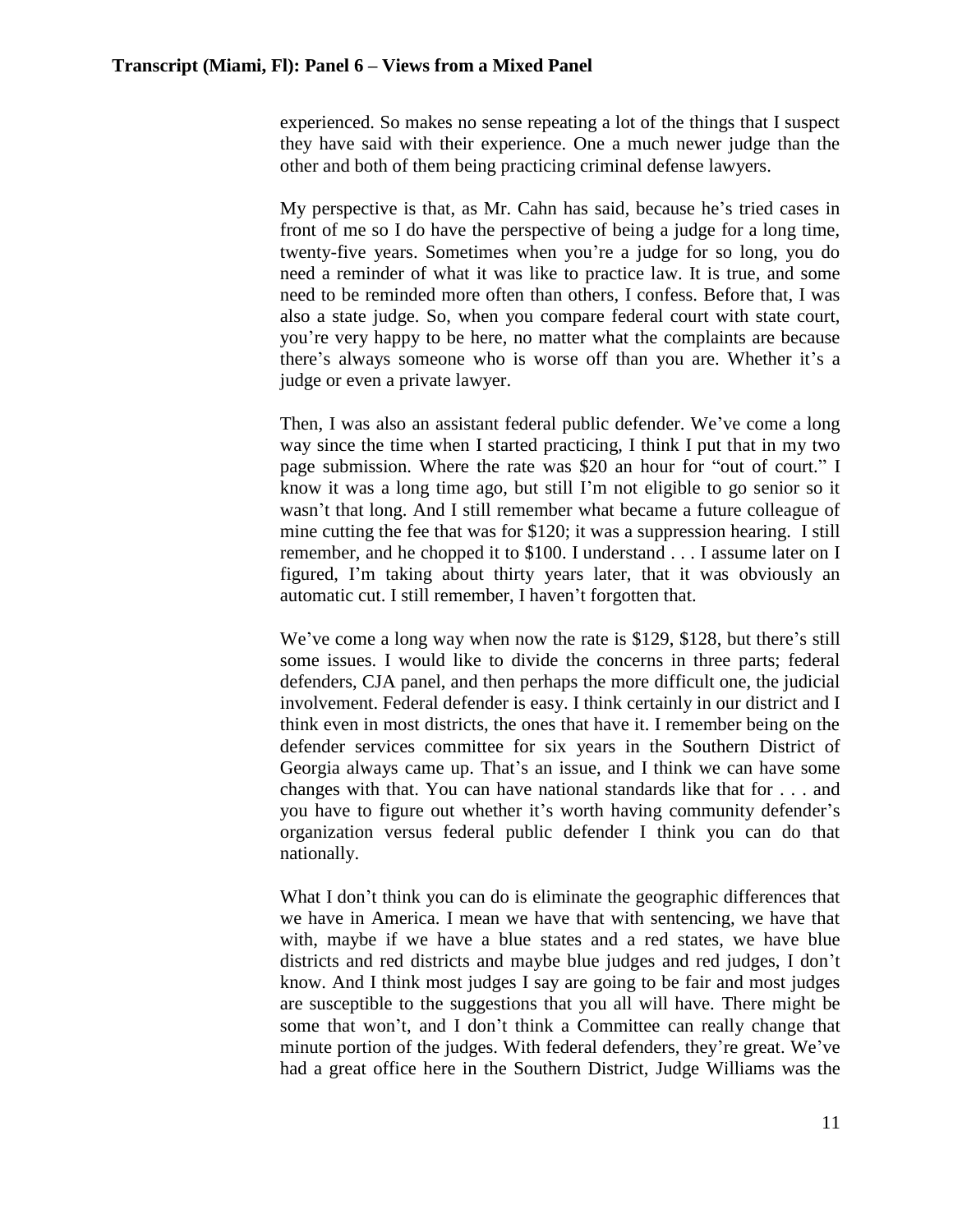federal defender, before that Michael Caruso does a great job. Their main problem is to make sure they have enough funding to survive.

I do think that we should look at things with the bad view of the sequestration. I think that was an exception, and we shouldn't re-live that over and over. Because if we do that, I don't think we accomplish anything. As long as they have their funding, they decide when they need to use experts and you know what happens? When it needs the money that's in your budget, you think about the cost. When it's not your budget and then the tendency might be to ask for more experts. They get paid a lot when I was an assistant federal public defender, I was the second highest paid assistant federal public defender for \$24,000. I was the second longest serving a year and a half. We've come a long way. The Federal Public Defender's Office now is great. I think they pay them a good salary and that's what we need to do.

Same thing with the CJA panel, but there's a little difference with the CJA panel. In my view the CJA panel we have here in our district, they are lawyers. You wouldn't know the difference whether they were privately retained or court appointed. They're the same lawyers in our district and they do the same type of work. And I think we have to remember that the right to be appointed is really the defendants right, not the lawyers. Now here in our district, the lawyers want to do it. The lawyers want to do it I think for different reasons, one of them is public service, there's a little bit of that. I know when I was younger, there was a little dual motivation. If you're before the judges and you do a good job, they start trusting you. Maybe you can even get more cases done through reputation. So, I think we ought to focus on the right of the defendant. The lawyer should be treated with respect, but that doesn't necessarily mean we approve everything that they ask for.

One thing that we do in this district that I think I've heard from the lawyers that they appreciate, we have what we did for you yesterday, we do it at other times. We have awards, we invite them, we are doing sequestration, we use our bench and bar fund that every district has. Every district has a fairly big bench and bar fund from the pro hac vice motions and all of that. We helped them with their seminar when they weren't getting the money. I think that goes with the respect. I think the lawyers don't just want the money, they want respect. I think that would help.

The last thing I'll say before my time runs out is the judicial involvement. That's a little bit more difficult. I mentioned in the letters so I don't want to repeat myself. We all mentioned Judge Gleeson who is a great guy and I was looking, last night I was reading THE CHAMPION, you know the National Association of Criminal Defense Lawyer. I get it, I imagine every judge gets it but I don't know, I'm on a special list, I doubt it. The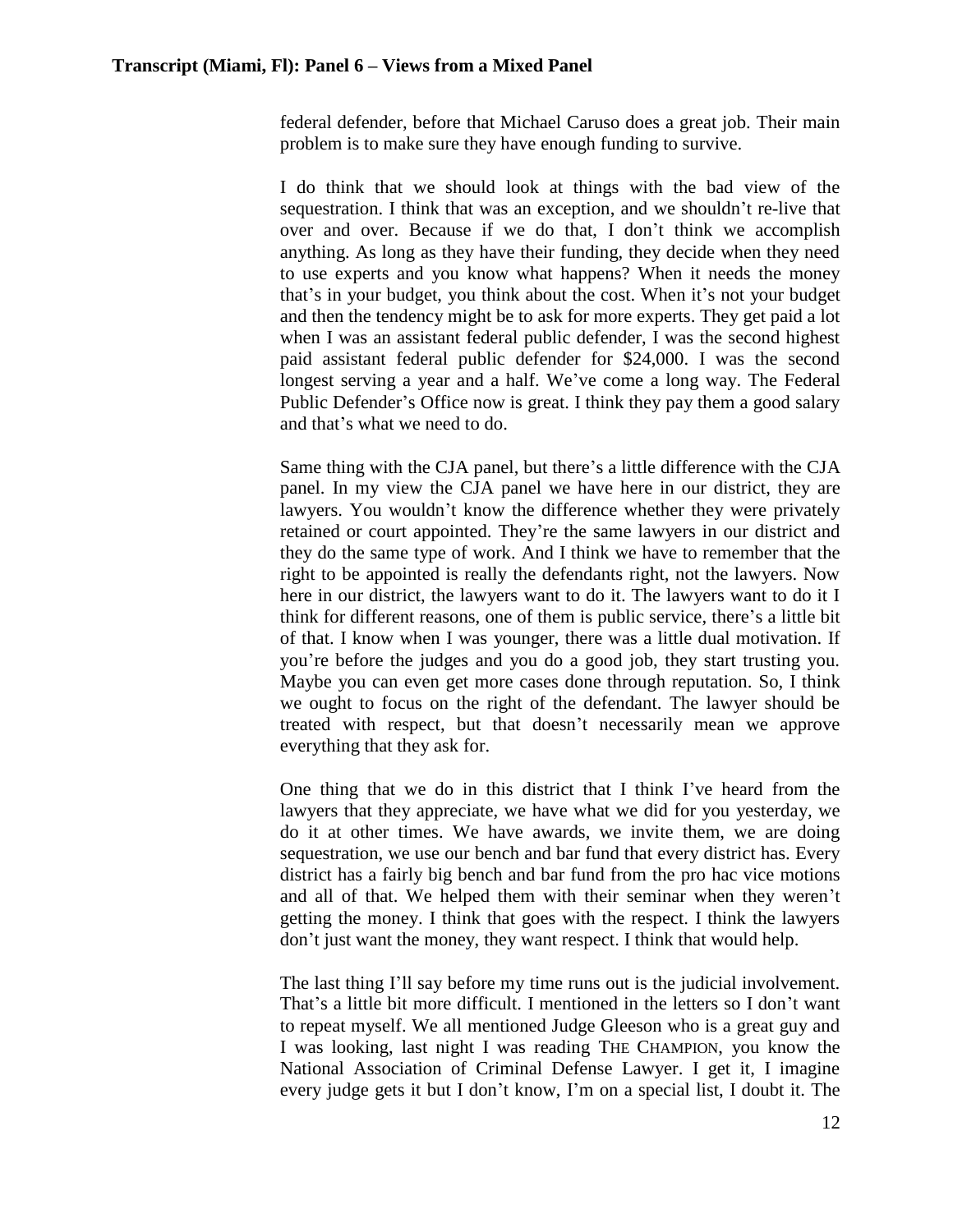quote for Judge Gleeson when he got an award was, "the federal indigent defense system is the crown jewel. We have a great deal to be proud of in the federal system." I think our problems majorly in the state system and we ought not to forget that. It doesn't mean we don't have problems, he's discussed them as he's leaving the bench.

I think we ought to be more positive about it. I think it would be a mistake to divorce the judicial involvement just because there are some complaints about one or a few judges. There's really not much that you can do. Once a judge has been appointed and confirmed, I don't know what you could do. And, I think it would be a mistake to create another bureaucracy that would review vouchers. Another bureaucracy that would review the experts' costs. First, it would cost money that could go to the lawyers or for indigent defense. More importantly, who would appoint that? Would it be the judges? If the judges, I mean the court of appeal appoints a federal public defender, we as judges as I mentioned in my letter, deal with attorney's fees all the time in civil cases but it involves private money.

In class action of fair labor standard act cases and civil rights cases, if we trust the judges to do that in those cases, I think we should trust them to do it with tax payer money. That's not to say that we cannot be educated just sitting here. I've learned a lot, and it's a little bit sad, and I know that it happens in other places not here. I think we have to focus on what actually can be done in balancing the national standards that you should set and the geographic differences that we have circuit by circuit, rather than repeating what some of my colleagues have said. I'll respond to any questions. I did it in less time, right?

- Reuben Cahn: I actually gave you some extra time.
- Judge Moreno: You have?
- Reuben Cahn: That brings to my former chief.
- Judge Moreno: He provided death penalty and we did a great job.
- Reuben Cahn: Judge Fischer, would you like to begin our questioning?
- Judge Fischer: Yes, thank you very much. Thank you all for being with us and for taking the time and to provide the written testimony as well. I want to start with Mr. Beauvais and we've been encouraged and urged by various sources not to come up with the one size fits all recommendation or solution. I do want to ask for whatever other thoughts you might have about either an FPDO or a CDO in your district. Thank you for providing the answer to my first question. You said you have about 600 indictments per year and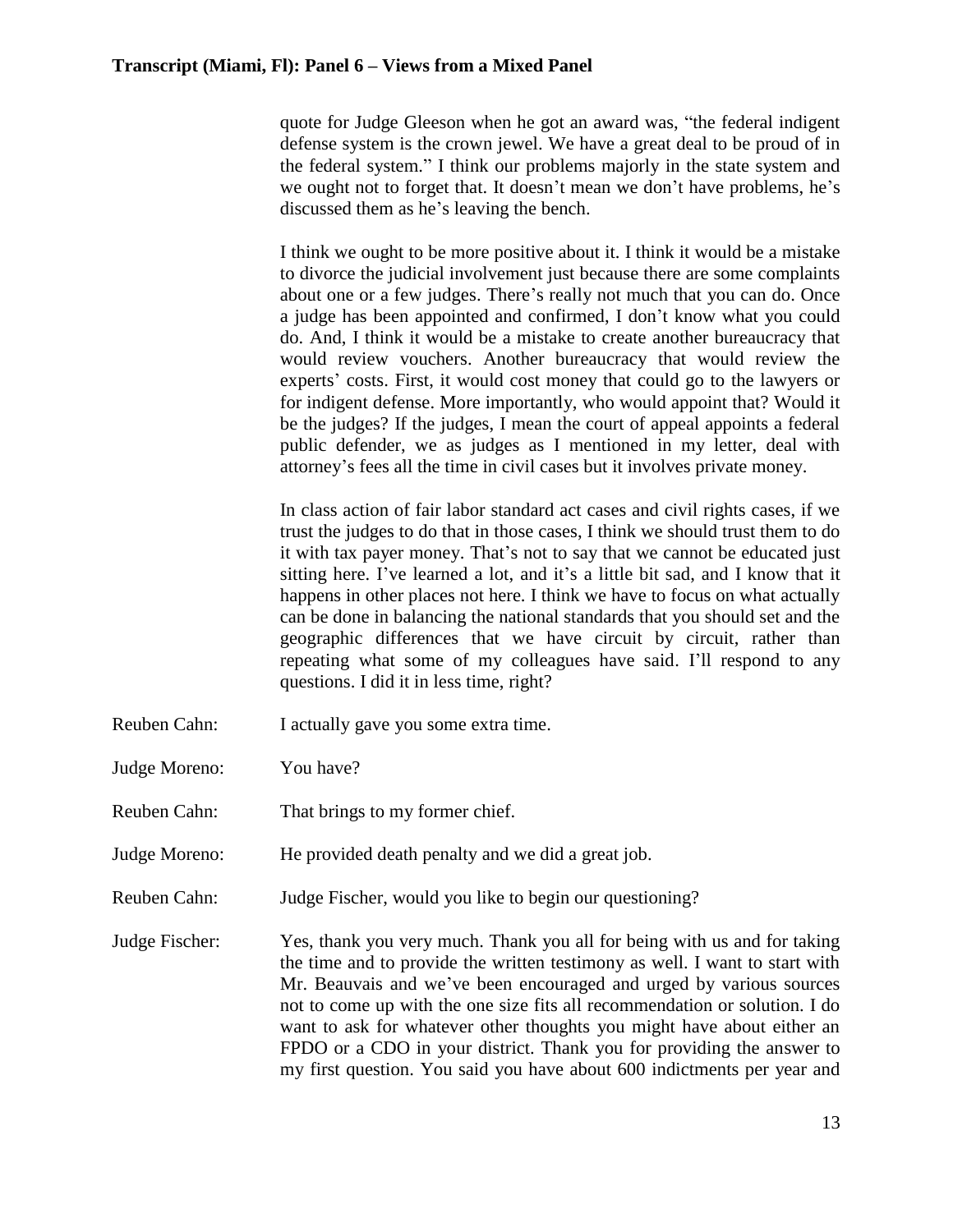45 were multiple defendant cases. Let's just even take 500 as the number that any FPDO would handle.

That seems to me to be a sufficient number and the information you gave about, a number of AUSAs is also would indicate that. You indicated that there was a two year experience with an FPDO that wasn't good. Do you know anything more about that that you are willing to tell us or can tell us that might help overcome any reluctance by your district? Or do you have an approach that could be taken with your judges to try to move further in the direction of getting one of those kinds of entities?

Steve Beauvais: Your Honor, it's my understanding that that experience happened back in the early '80s, I don't really know when. Well I got to the district in '92. I had no personal knowledge. It's my understanding that they did hire an individual as a public defender. I think it went south in a hurry. I don't believe they hired any assistant public defenders. It lasted, it may even had been less than eighteen months, that was just my best information from talking to lawyers that were around. My senior partner was around back then at the time.

> I think and I'm hopeful that there is a change of foot because we've had a significant change in our judiciary over the last several years. We have two new magistrates, we recently lost one of the judges who was around during that experience and then simply was unapproachable on the subject. We do have two relatively new district judges who I don't believe are philosophically opposed to the Federal Public or Community Defender Organization. That's why I'm somewhat hopeful that we can move in that direction over the next several years. I would like to see it sooner rather than later, but I think we are moving that way.

- Judge Fischer: And you mentioned with regard to vouchers that you thought perhaps the issues were either more related to the individual judge or the individual attorney in that maybe better descriptions and the reputations of the attorneys were relevant. Let's talk about this, attorneys with excellent reputations, and we've heard from Ms. Copeland [referring to Amy Lee Copeland, who testified earlier], and you're here. Do you have a core group of well-respected attorneys that you think go to the judges or could do something along the lines or organizing or improving the state of affairs with regard to even selecting better people for your panel?
- Steve Beauvais: I believe our chief judge is approachable on that issue and I think there's a group of attorneys that serve on a Federal District Court Advisory Committee and also some others that are not necessarily on the committee that could approach the judge. That will open up discussions in that regard.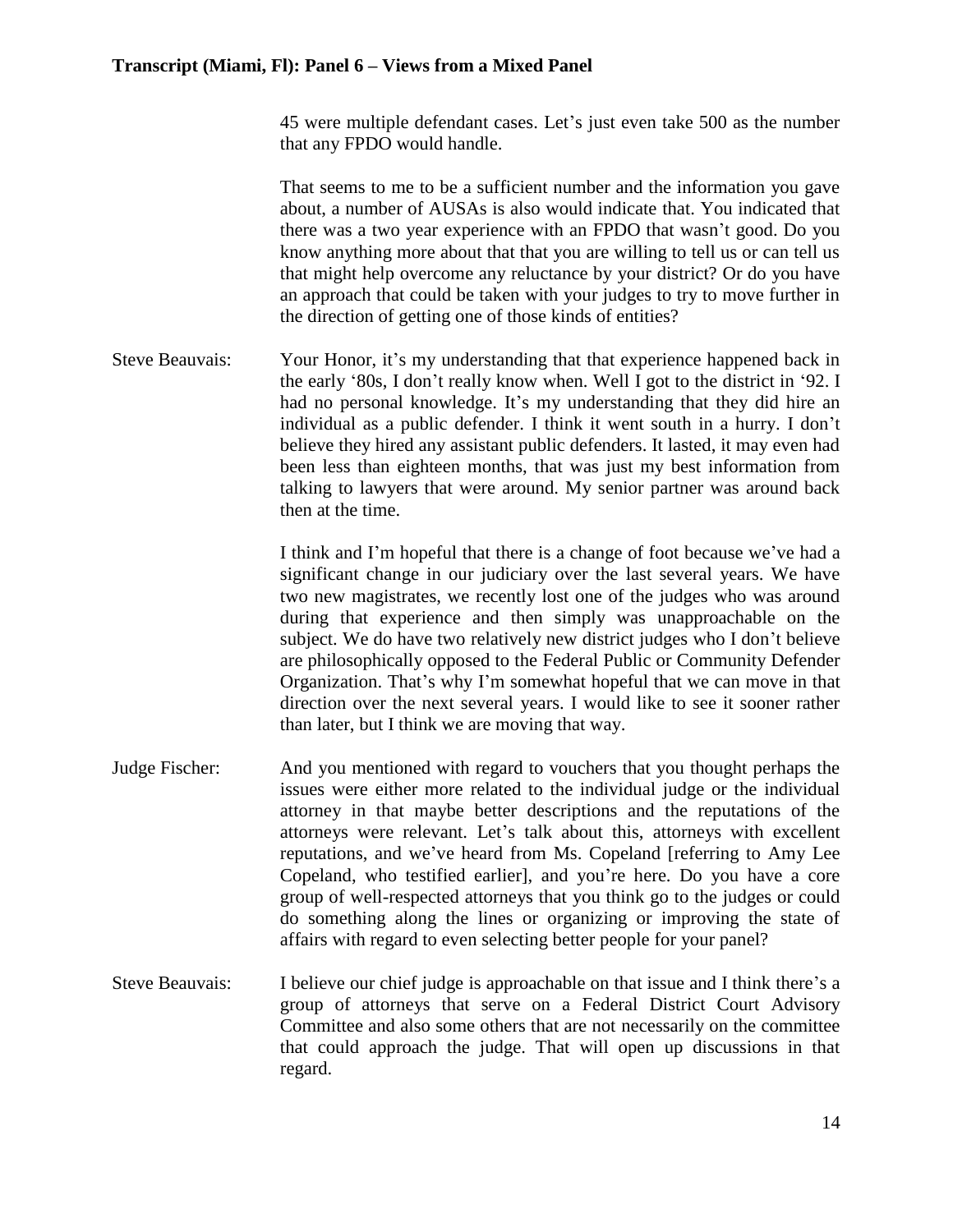- Judge Fischer: Thank you. Mr. Schaffnit, you indicated concern on I think a number of panels have this concern about, in your words the "old white male panel." And it's aging out. You talked about an emphasis on recruiting younger members and minorities. How are you doing that? Is it being at all successful? You indicated that recent graduates aren't interested in criminal law, and how does that all work into the rate, what reputation perhaps there is for not being able to get valid compensation or experts in those sort of things we've been talking about?
- Gilbert Shaffnit: Well Judge Fischer, I guess, the people that are on my panel and again I'm talking about district-wide but also the Gainesville division saw the same movie I saw in '62 and they're very devoted to the concept of indigent representation. When I started it was \$20 an hour for out of court time. Adjusted for inflation it was inadequate then, \$129 in 2016 adjusted for inflation is woefully inadequate today. I'm an adjunct professor at the University of Florida Law School. I try to recruit as many minority students. I find out where they're going, and once they graduate, do they have any interest whatsoever in criminal defense? Would they be interested in going into federal court? What I find is that unfortunately minorities', in particular African American women, are almost uniformly not interested in going into federal court for any reason.

They're being recruited heavily by major law firms to do PI work. They have a huge student debt load that they have to service when they get out of school. They're not able to get out debt free like I was able to and take cases a \$20 an hour or \$129 an hour. As so as a result what we have on the Gainesville panel are . . . the good news is we have an extremely large number of very experienced lawyers. The other good news is that we don't have that many border cases and so most of our clients are either white or African American males. We don't have the diversity of clientele but we also don't have the diversity of representation. We don't have any Spanish speaking lawyers on our panel, we have no Latinos on our panel, we have no African Americans on our panel.

I have gone to Federal Bar Association meetings, National Lawyer Guild meetings, young lawyer division meetings, they're simply . . . it's a combination of a fear factor and going into federal court and quite frankly the abysmal compensation level. They've heard horror stories much the same as what the Committee has heard, about not only getting paid, but getting the resources necessary to adequately defend a federal criminal case, and quite frankly most of them are not just interested in starting their legal careers in that fashion.

Judge Fischer: I think even if we applied what's allowed by statute, the rate would only be between \$145 and \$150. Would that be enough or do you think we need to . . . ?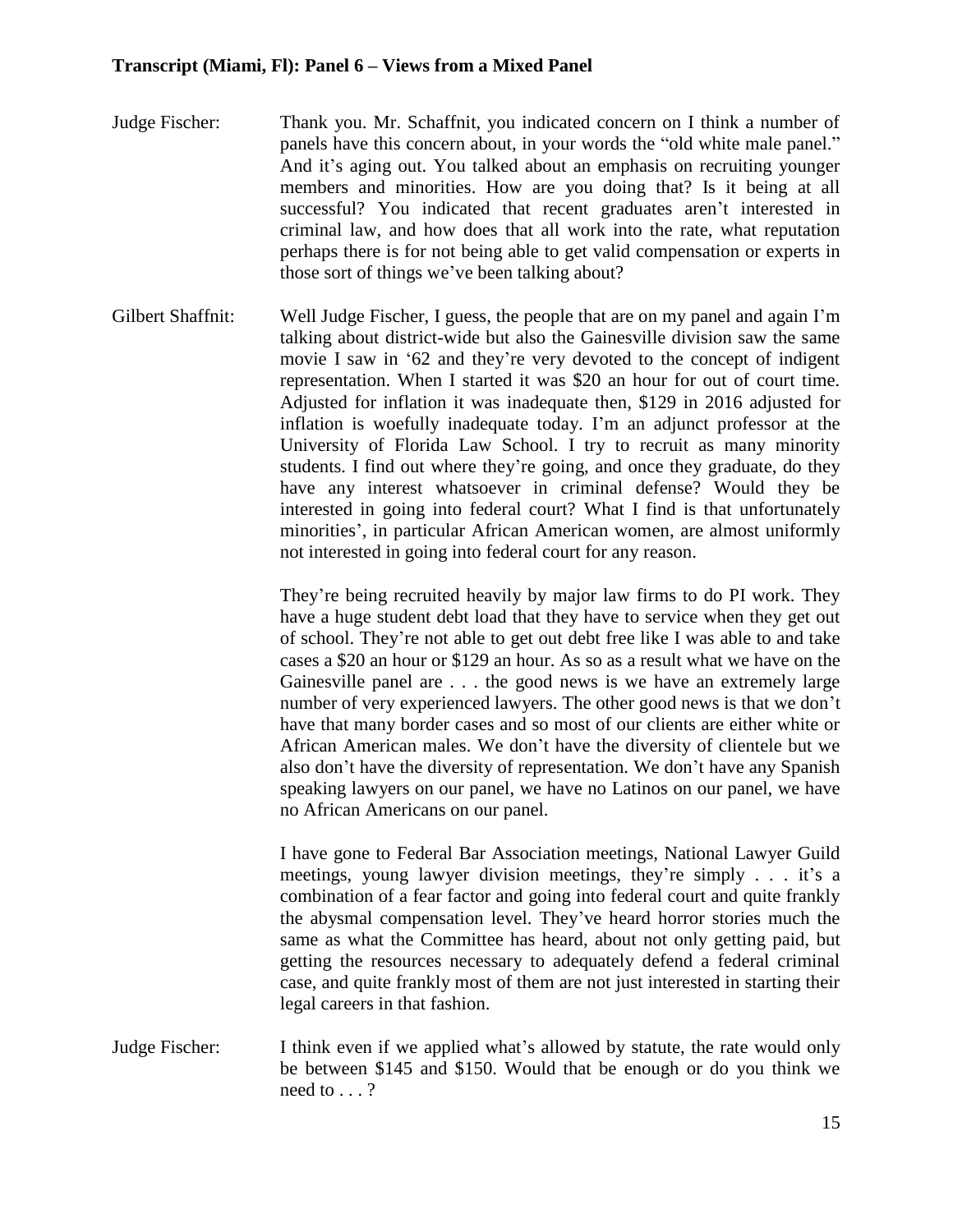Gilbert Shaffnit: You know Judge Fischer I think, no, it wouldn't be enough, but it would indicate a level of respect. Right now the congressionally authorized level just never seems to be met. And there's always a reason for it. It's either sequestration or some kind of budget crisis de jour and the panel lawyers are very devoted to the defender system. We've taken cuts, we've deferred payments, because we believe in the federal public defendant system. We want it to flourish and as panel lawyers, most of the people on my panel have a robust privately retained criminal practice. That's not the case in other districts. When I go to DSAG meetings, so my other DSAG people from, say the Ninth Circuit and other places, have a clientele that's basically, a number of them do get a sizable amount of their income from panel's work. That's not the case in my district.

> We have made the sacrifices. Quite candidly it's a matter of respect. I think that at the end of the day, \$145 is not enough, but I would much rather sell that to a new lawyer and say, "Yes, it's only \$145 but it's going to be adjusted for inflation and we are going to get more money and we have the ability to get the resources." One of the other things that I wanted to mention because I think it's very critical is, I am very concerned about the independence issue as it relates to the topic that I just spoke of, and for this reason. In the state of Florida, I think Judge Moreno just mentioned it, we have an abysmal system of conflict representation that didn't exist before Governor Scott decided to save money and create what's called "a conflicts office."

> Right now when the state public defender withdraws, it doesn't go to a cadre of very seasoned well qualified vetted lawyers. It goes to an office of conflict representation. They are more underfunded than the public defender. Their case loads are huge and it's just a very bad system. My concern is if we separate from the judiciary is this, they will be put on an island and that will be going to Congress trying to get money and trying to get . . . lobby for things that at least now we have the imprimatur of the judiciary to help us. Whatever model the Committee comes up with, I certainly don't want to be in a situation where we lose what we struggled so hard to get, and that is these incremental increases in the rate. I think the rate is abysmal, but more importantly we need to raise the caps because that's really what is driving a lot of this problem that we are experiencing with vouchers and experts.

Judge Fischer: Thanks so much. One brief question for Mr. Foster. We heard yesterday, if I understood the judge correctly, about a concern with a Community Defender Office. The Community Defender board members perhaps having conflicts when they were representing a codefendant, and as a CJA lawyer, but we are also on the community defender board and the community defender district. Do you perceive that in your district? Is that a concern that comes up?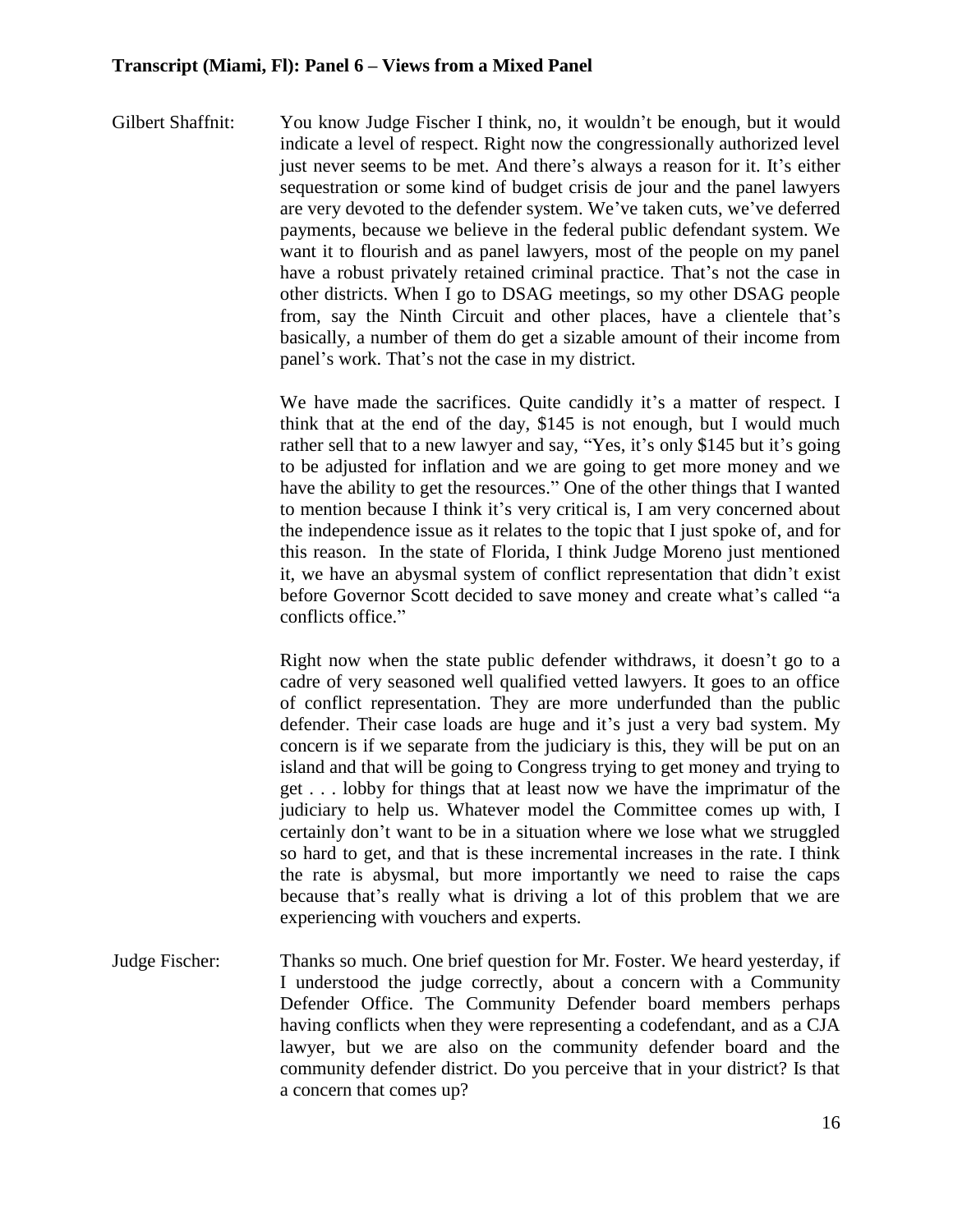- Mark Foster: I never perceived it, and I don't think any other members of our board perceived it until recently in the last half a year that issue was presented, and we all started thinking, oh gosh, technically that sounds like a conflict, but in practice, I never saw it. I've handled cases where the federal defenders are representing someone who is maybe testifying against my client and vice versa and never even occurred to me that I, never occurring to other members to try to pull rank and say, "Hey, you shouldn't be doing this because I'm on the committee that oversees your office." I haven't seen that played out in real life has been a problem but if you sit down and look at it on paper, is suppose it can be viewed as a conflict.
- Judge Fischer: Reuben, that's it.
- Reuben Cahn: Judge Walton. You're up.
- Judge Walton: Ms. Brill we've heard two different versions of what is taking place in Puerto Rico. I mean we have to try and get to what actually is taking place there. When we have those two different versions, how do we reconcile them? How do we get to what actually the situation is? I'm not discording what you've said.
- Rachel Brill: I was here. I'm aware of that.
- Judge Walton: How do we resolve that conflict?
- Rachel Brill: Certain numbers speak for themselves. The number of, speaking about experts, the number of times in cases that people actually ask for experts, I think you can extrapolate from that. That's just a number that will speak for itself. The number of times experts get denied is the number that will speak for itself. The amount of money, I know that the Federal Public Defender from our district cited some statistics, a national average concerning third party providers and our average, those numbers, I think you can learn from those numbers. It's not somebody's recollection whether it's mine or the chief judges or anybody's recollection over the way things are. I think with respect to experts and third party's service providers, there's objective. If you do want to get to the bottom of it and not simply jump rope to the fact that we need to be encouraged, to be using third . . . I mean it's true in civil cases, it's true in high school, you get out of things. The more you put into something, the more you get out of something. I think we could "not get to the bottom of it" and just skip over to more encouraging of that kind of use of providers. If you wanted to, I think there's some objective numbers that could speak for themselves. With respect to vouchers and voucher cutting, I was here and I . . . well I shouldn't say that, because I was part of it, I was on I-95 and I was listening to the feed and part of it I was here. I heard a whole bunch of numbers that I have never been exposed to.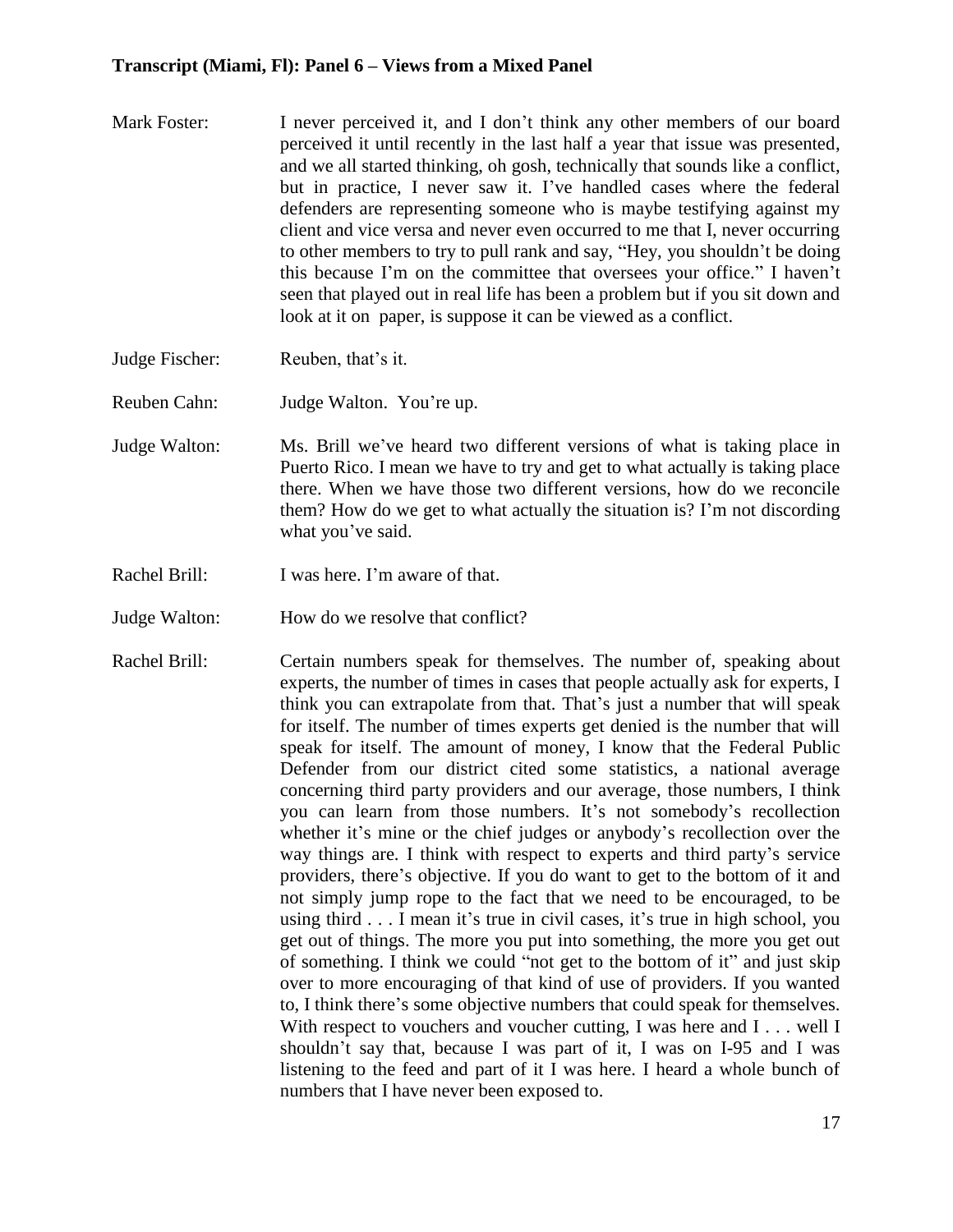I have asked, and maybe it's not for me to have those numbers as a panel attorney as a member of the committee, maybe it's not, but I've never heard those numbers before. I've heard other numbers from other months and other time periods and I went and I say this, it's not going to sound like that, but I say it with respect, I just don't trust those numbers. I think if you wanted to, I think you'd have to set an objective set, an objective way of looking into the number of vouchers filed, the number of cuts by the clerk's office, the number of cuts by the judges, and I think it would be a case by case set of statistics. That again I wonder if there's a need to actually get to the bottom of it, or if we should just kind of accept the third thing that I want to say, which is that there's many issues at the bottom of this, there's many fundamental issues. But one of them is just a fundamental issue of attitude. I think that you having listened to all the people, you've listened to the public defender, the chief judge, the attorney that spoke in the second panel, me now, I think you can conclude that it's just a matter of perspective and a matter of attitude.

When I worked at the public defender's office which was from 1990 to 1993, Chief Judge Delgado was the first federal public defender. She was my supervisor and she was one of three people that most influenced my career as a defense attorney, one of three mentors. Maybe even the top of the three. One of the reasons why I so admired and admire her and one of the reasons why I learned so much is, because I can still see it now, every single file . . . and at that time our office was not getting complicated cases. A lot of illegal entry, not even, re-entry, it wasn't that . . . no case was that complex, but very few cases were that complex. Every single one of her files was at least three inches, four inches, two files, accordion files for the most basic of misdemeanor pleas and sentences on the same day. I mean I learned how to find out about a person's background and I learned . . . I think I learned and I think she was able to do that because of the luxury, no I won't say luxury, because I think it's a little less than a luxury, I think it's a need. Because of what everybody that has ever worked in the Public Defender's Office or still does knows which is that you can deal with this case the way it needs to be dealt with. You can take the steps you need to take, you can defend your client, you can get to know your client, you can pursue every avenue that needs to be pursued, you can do what Atticus did to represent his clients. I think, I need to finish that novel, where your stand obviously depends upon where you sit and what you have responsibility for. When you're a public defender it's one thing and what you think you have responsibility for in terms of managing a very busy district is another thing. But I think that that's just. . . . the clerk's office, the people that have the power right now do not look at what criminal defense attorneys do the same way that people sitting in public defender's office, people sitting here at this table look at it. That's what we need to do to get to the bottom of what . . . we need to find a way, locally in my district in my district, and nationally to change that attitude.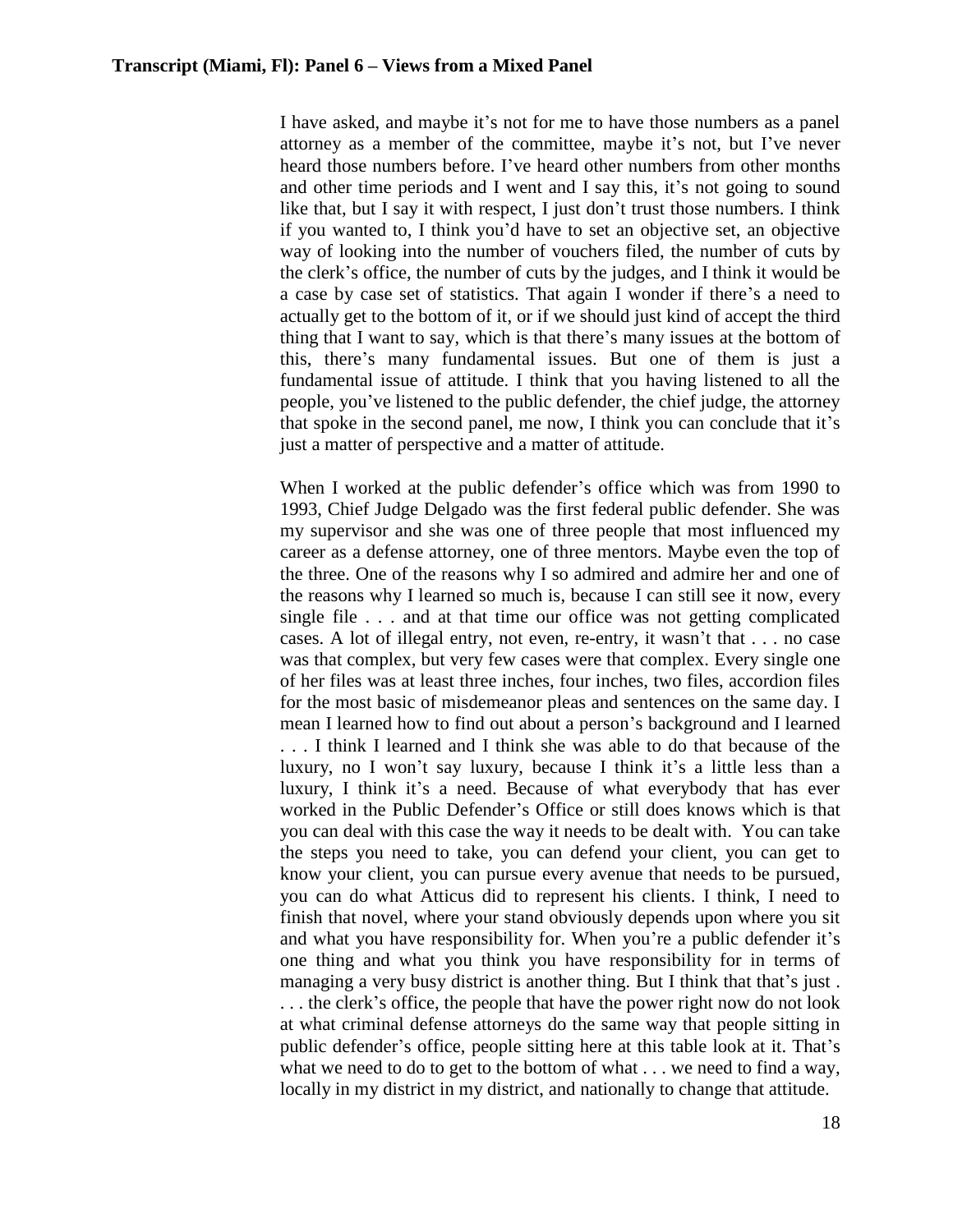Judge Walton: Thank you. Judge Moreno basically everybody who spoke about how the program operates here in this District had uniform praise for how the CJA program operates. I think you and your colleagues are being commended for that. Nonetheless, we still heard from several that they still think that there is a problem of independence. They say, "Well, nobody supervises the U.S. Attorney's Office and tells them when they can retain an expert or what things they can do in order to prepare and present their case."

> Yet, you feel like the court system has to control how we operate in the representation of people and the protection of their Sixth Amendment Rights. If you were writing this report, how would you reconcile that dichotomy because the system seems to work well, but nonetheless there are people who do the defense work who nonetheless feel that there is not sufficient independence?

Judge Moreno: Well, I think it is a question of perception. I find that the lawyers who come before us are very independent. Just because you appoint a lawyer doesn't mean you are going to control them, trust me. We can control the costs though. I think the view that a panel attorney or even the federal defender is going to get the same amount of money as the Department of Justice, is just not realistic. I understand and I think the only way to achieve some equity would be with the office of the federal public defender. You could increase their salaries, provide enough money for them and then they control their own budget regarding the experts. Once they have the money they can decide within certain parameters what to do. The panel attorneys is a separate issue, but with the federal defenders I think they are very independent. Yes, they are under the rubrics of the courts but if it weren't for that they couldn't get what they want from Congress. Certainly not in this climate. It is a lot easier for the Department of Justice to get money than if someone who was to argue on behalf of say the Federal Public Defender's Office.

> The panel attorneys, I think are in a separate situation. One thing that I think could be done by the Committee is a matter of discovery or experts and you can shift the burden to the government. In other words judges could order whenever there are issues on discovery and the government would say, "No, we are not going to pay for all of this." I think a judge has the authority to order, "Hey, you invited us to this party, you made the indictment to the grand jury that means that you going to have to provide discovery to everybody and not charge the courts basically if they're panel attorneys' or the federal defenders office." That would be one way to make things more balanced.

> As far as perception, I know what we did and I see that Michael Caruso is here. When he was sworn in as a federal public defender, we gave him the same party and oath as we did when Willy Ferreira, who also testified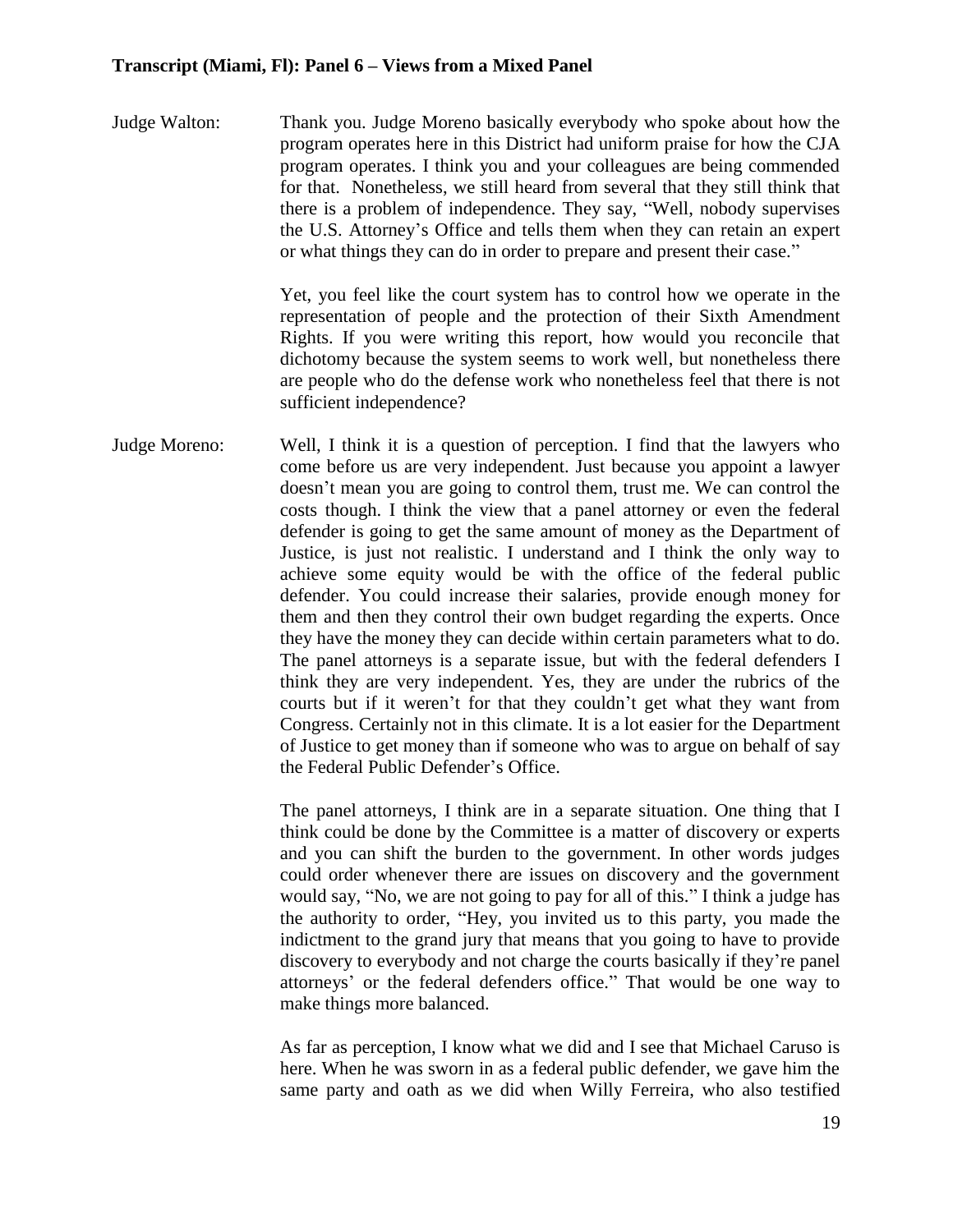before you, was sworn in by Attorney General Holder when he came down. There are things like that that can be done and it is a change of culture that it doesn't really involve too much cash. There is always going to be a little bit of an antagonistic, "Hey, they get more money." They are always going to get more money. The Department of Justice is always going to get more money than the Defender Services. I think it is a reality. The question is how do we approach that? I mean, I don't know what else to say except that you guys have a difficult job.

I think the more difficult, what troubles me is the differences with judges. I have learned a lot here and that's almost impossible to change. I mean judges are different, right? Even within the same district, there are some judges who routinely cut vouchers just automatically. There are others who don't care. I think most judges would rather not even participate in this. If you were to take a poll, I would say it would be in the 90's.

They would rather not participate in this petty thing that is why sometimes district judges send it to the magistrate, that is why the Chief Circuit Judge appoints someone to rotate and I'm sure it is not one of these things that you wish you go for. It is a tough thing but it is still tax payers' money and I think we have an obligation to some supervision. I think it is a question more of educating and maybe the fault is us as judges in talking to our colleagues and maybe us as judges not being open enough to the lawyers to tell you, "This is what it is like." "You have forgotten what it was like to practice law." Thank you.

Reuben Cahn: Katherian, do you want to . . . ?

Katherian Roe: Thank you. Judge Moreno I just want to follow up on that.

Judge Moreno: I should have been in an earlier panel and continue my case.

Katherian Roe: I hear what you are saying about it is judges and you say something that a number of judges have said to us before. And that is, once you get sworn in and put the robe on, one you may forget what it is like to have been a lawyer if anyone was ever a criminal defense lawyer, I know you were but if any of them were, and two, that no one can tell you what to do anymore.

> You are an Article III judge, no one is going to tell you what to do. That's the issue. The issue is that you can tell judges, I'll give you an example, the Judiciary Guide. A few years ago a number of people including Judge Gleeson, fought to have language be placed in the Judiciary Guide. That if a judge was going to cut a voucher that the judge had to inform the lawyer and give them an opportunity to be heard.

Judge Moreno: I remember I was on the committee when that occurred.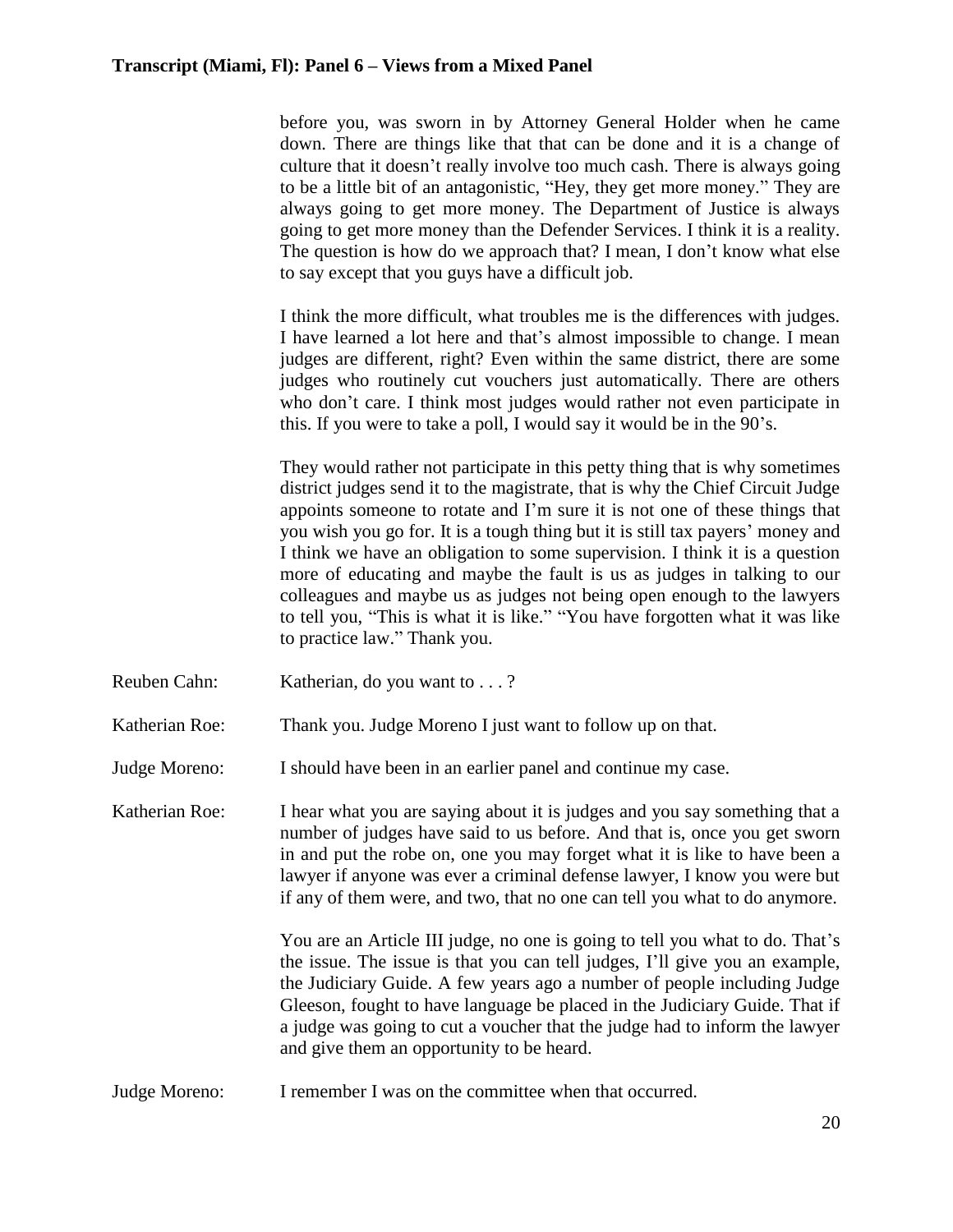- Katherian Roe: And we appreciate that. Unfortunately that is like, "Hey, you could do this or you cannot do this." It is in the guide but no one does anything about the fact that judges don't do it. Some judges do, probably more judges don't. What happens is it is meaningless in the districts in which the judges don't abide by that, even though it is in the guide, even though it was hard fought to get it there. What we comeback to is the issue of judicial involvement. If in fact you cannot tell a title three judge what to do because they are going to choose to do what they want to do and if . . .
- Judge Moreno: Or what they think is right.
- Katherian Roe: Or what they think is right, and if in fact that means that they not only don't give notice if they are going to cut, but that they may cut not because they don't think the work was done, but they may cut because this is just too much to pay for that kind of case. We just don't pay that much, we can't afford that much, whatever it is, and that is certainly a rational that is given by many judges when they cut vouchers. If that's true why should we not take it out of the hands of the judges and put the management of the panel, the payment of the vouchers somewhere else?
- Judge Moreno: Well, first of all you have to decide, where do you put it?
- Katherian Roe: Agreed.
- Judge Moreno: Who gets the job of overseeing that? A former private practitioner, a former panel member who knows the lawyers, an individual who doesn't know what happened in the case? Who knows more about the case but the lawyers who tried it and the judge who oversaw it. The judge is the one who knows not the most, but he certainly knows more than a bureaucrat who would be overseeing it, right? That's the problem. That bureaucrat would have to get information from the judge. How does he know that for example, the few times I have cut, have been in multiple defender cases. You have several lawyers. One lawyer has really been the lead lawyer. The one who files the motions, the one who knows what is going on and she does a great job. There are other lawyers and they are good lawyers but they have been going along with it. You get the vouchers and the lead lawyer maybe he is not as efficient in the voucher, but asks for \$8,000 and the non-lead lawyer asks for \$10,000. Well, yeah, I say that is not right because I know who filed the motions, I know who made the argument, I know who was lead, it is just not fair to do that.

Now how would a third person who would become a bureaucrat, who would be paid a salary, who would need a staff, who would need an office decide that, in especially in a big district where you'll have hundreds, thousands of cases? It is true that most judges do not read every day the guide that is done by the Administrative Offices of the Courts.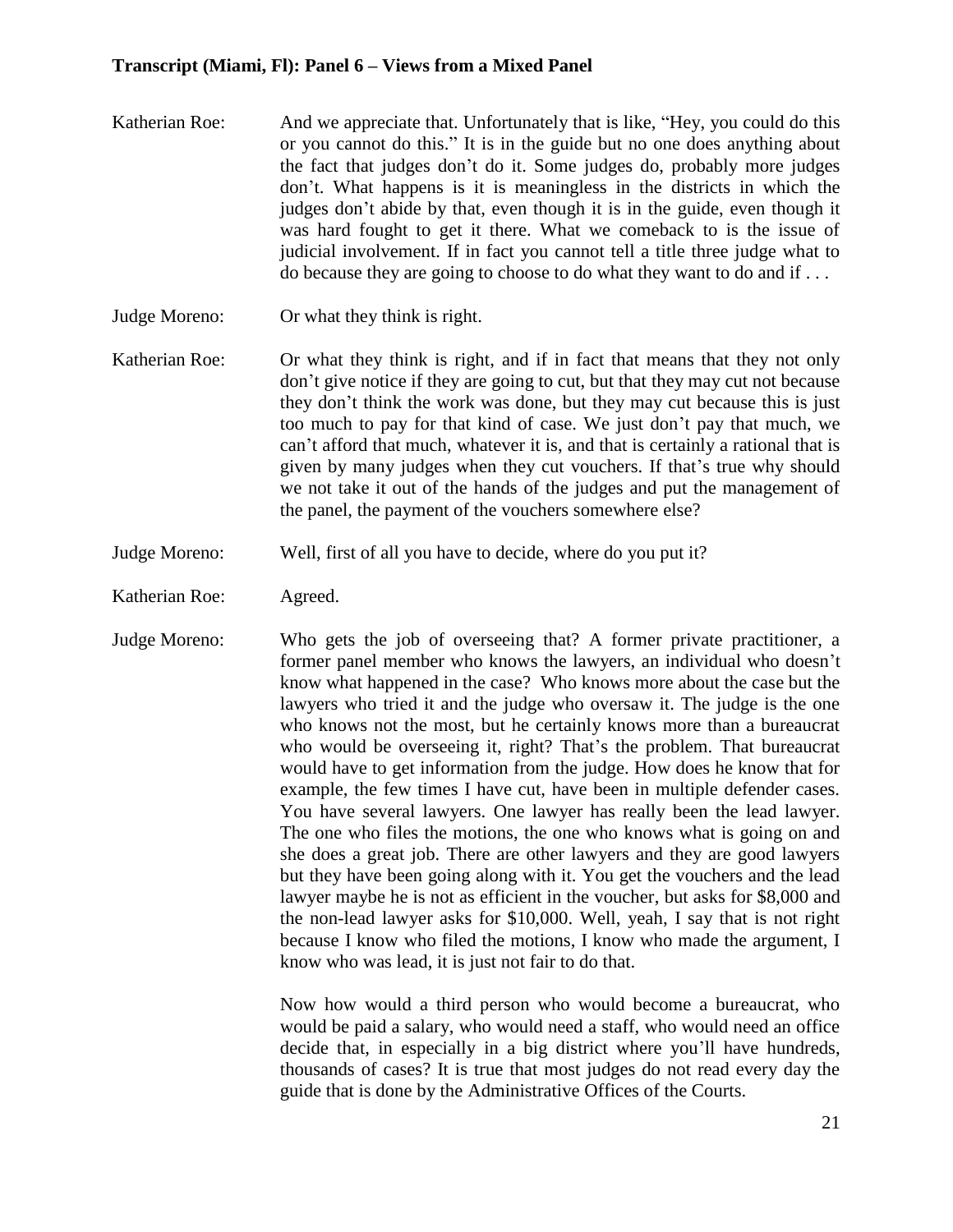It is not something that we relish reading. We want to do what we think is fair. The problem of course is there are different views of what is fair, but I don't think that you can take it away from the judiciary particularly when the judiciary is the one that is obtaining the money from Congress. That's the problem. It's almost like your children when they say, "Hey, we want to be totally independent." All children always want to be independent when they are eighteen and nineteen. Then they say, "Hey, can we have some money, can we borrow the car." If you are going to have the money that the courts have obtained for you, we have an obligation even though we don't like doing it, to oversee the money that the tax payers are paying for.

I think defenders are better off with the judges supporting them. Putting aside sequestration, which I think was an exception, you are much better off. Be careful what you ask for because if you are alone and totally independent in getting a budget from Congress you are going to need the lobbyist, you're going to need a lot of things. I know that many judges and many individuals, the Administrative Office of the Courts is not that popular. They are more popular than GSA for example, but just about anybody is. They do a good job, they were very helpful in getting the rate increase and I know it is not super, I know. But if it weren't for them, they are the ones who constantly are talking to the staffers in Congress. It is not just the senators or the congressmen, a lot of things are done by staff. Who would be doing that for the federal defenders? It takes a lot more than writing a good editorial or an article in THE CHAMPION to get something done. Someone has to be there in Washington pushing it. That's what my fear is. If you go at it alone and you have your own person and then you have to get the money too, and then what is going to happen?

- Katherian Roe: Well, I think that is the question though isn't it? I mean we are looking at not just the independence but we are looking at the structure. Is there a possibility of staying within the judiciary and having a different structure as far as who manages the panel? I think that is one of the things.
- Judge Moreno: When you get the money, then you'll get the car.
- Katherian Roe: That is how it works with my son.
- Judge Moreno: It's probably more love, I mean I like the lawyers but there is probably more love between you and your son, than some of the lawyers. Seriously, it is a difficult thing. I think other than the respect issues, which I think are very important and not superficial. They just don't cost as much money. I do think that the lawyers are independent. The lawyers do what they want. I mean I don't want to go back to the days Atticus Finch didn't get paid anything for doing what he did. All right, and now it is terrible and horrible and what happens in state court, Florida is one of the best. When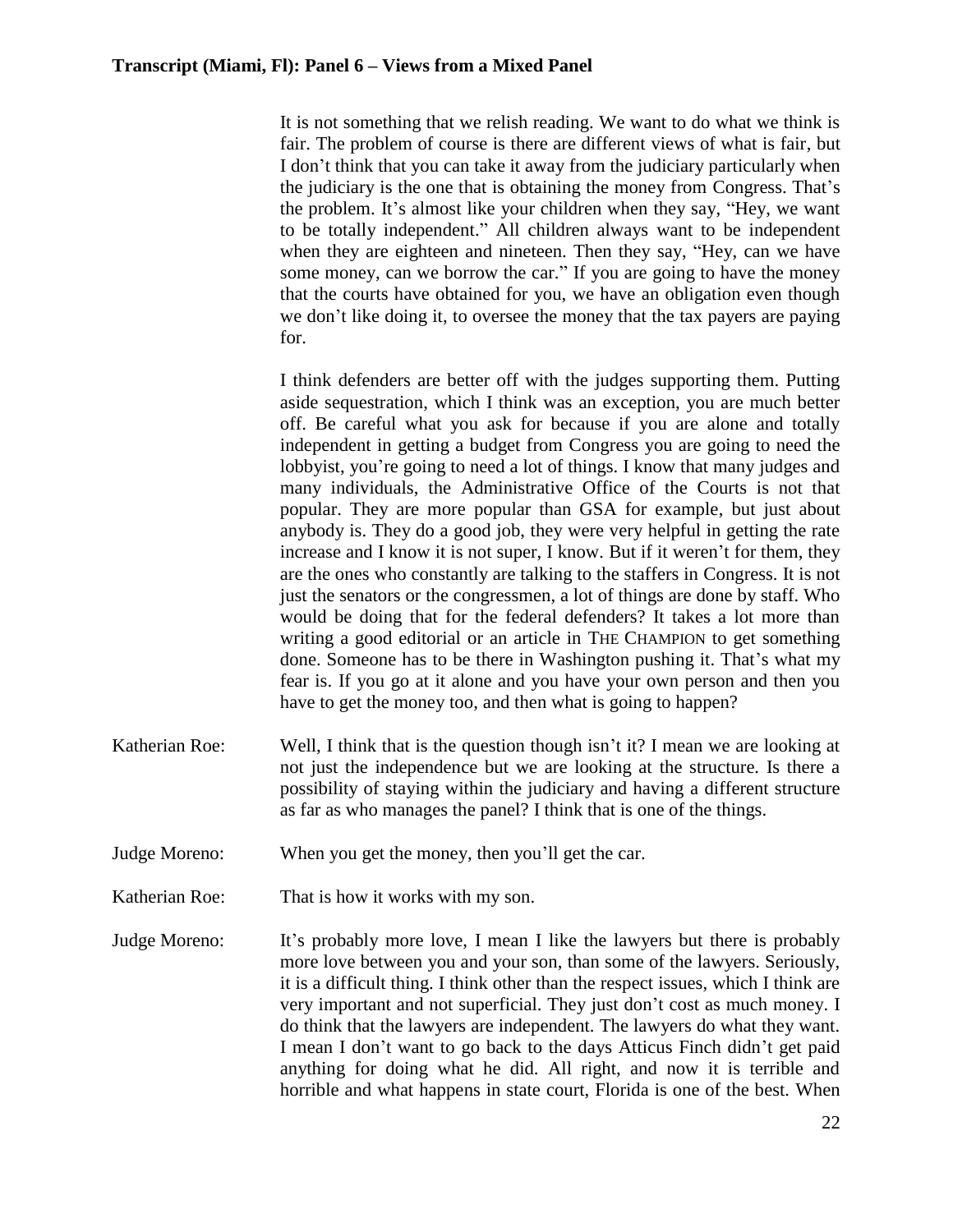you read about some of the other states, it is terrible even in death penalty cases and that's still a minority. But I don't want to just be the optimist, but I think we are not . . . even Judge Gleeson who is a strong advocate for the Defenders Services thinks that we are a pretty good system with some improvements. I cannot believe . . . you know, I remember because he told me he was going to talk about something with one the Defender Services was, let me call it downgraded.

- Reuben Cahn: Demoted.
- Judge Moreno: Demoted, whatever the word was. All of that is bureaucratic talk that is really not in my view significant to the lawyers in the frontline. Whether the head of the Defender Services gets the office in this floor and gets this and that, those are the fights that happen amongst the bureaucrats that really do not impact the lawyer. What the lawyer wants is, "give me the money so I can defend this case, give me for this." I cannot see how creating a new bureaucracy is going to help the lawyer. They are going to have the fight. I'm kind of astounded that the clerk's office in some district is the one that does the . . . I mean they do the computation here and we had until she retired, she was wonderful. She would always recompute these lawyers do not even know how to add or subtract. She would always say, "You are not asking enough, you don't know how to add in our district." The judges are the ones who decide whether we approve it or not, and the circuit court decides whether it should be "excess", which I think is the major thing, is their excess. This case sometimes I speak with some of my colleagues and I convince them I say, "Hey, this was a plea, how can someone ask for an excess." I say, "Well, think about it what kind of a case is this?" Is it a Medicare fraud, will they have to go through thousands of documents.

Yeah, you didn't see him. You saw him at the guilty plea but it was a lot of work. That's really education within our conferences, during our seminars, that's what we have to do. And I think it would be serious mistake. It takes away work but it would be a mistake.

Reuben Cahn: Let me exercise chair's prerogative, I'm going interrupt and ask you a question since you are talking about this subject. Which is, it always seem to me a very, very curious model to have the highest value employees of an organization involved in what's basically accounting and bill paying. In the DOD you don't have the Joint Chiefs of Staff to deciding whether or not to pay a bill that a contractor submitted. And so, even if you accept that it is going to remain within the judiciary, and the judiciary employees will look at bills and decide whether they are following appropriate guidelines, why does it need to be the judges on the cases who are that the lawyers who are actually appearing before, that needs to sign off on those bills? Why would they do that?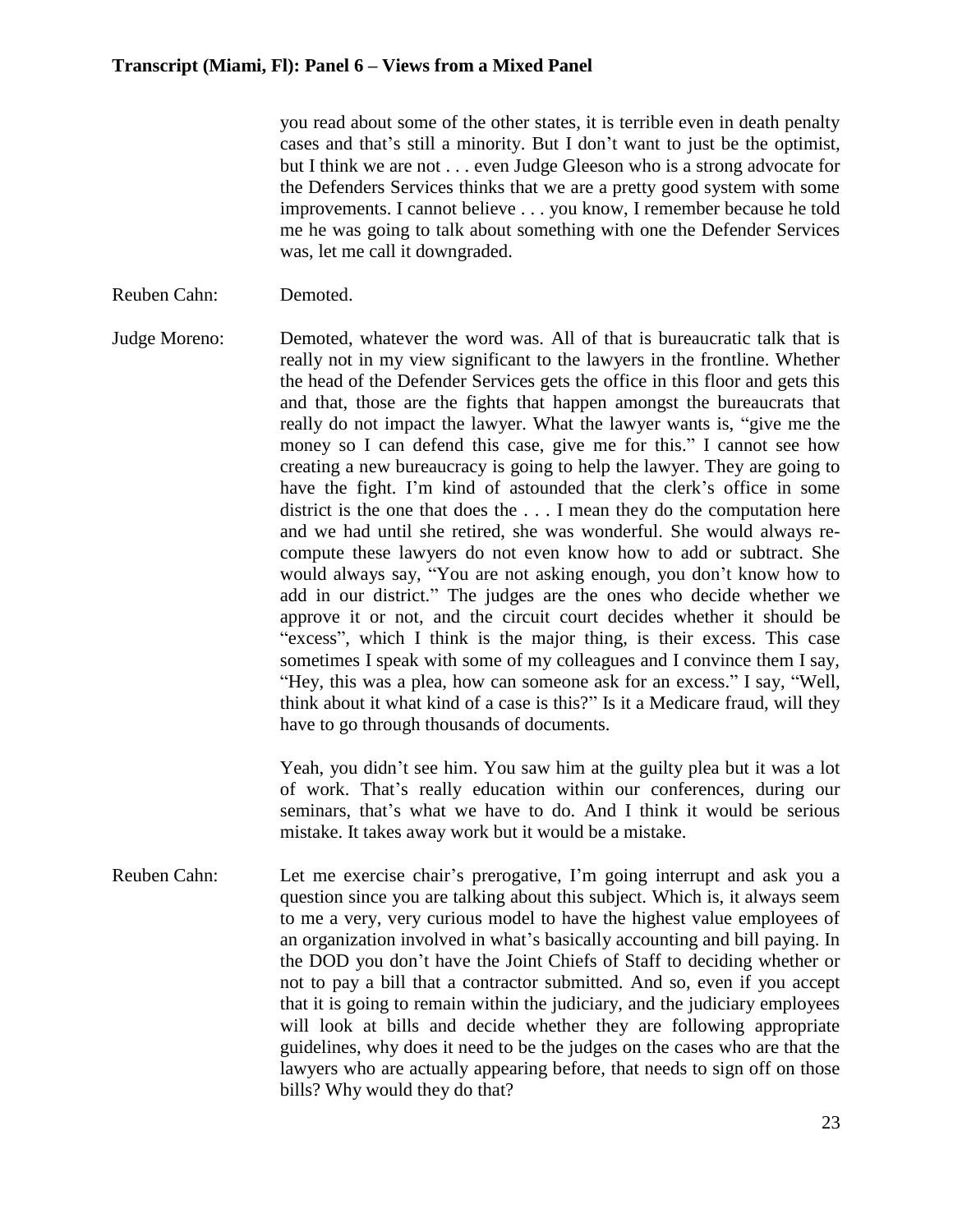- Judge Moreno: They are the ones who know. The bureaucrat sitting in some place, do not know. I know that when you came before me and entered a guilty plea and spent only the twenty minutes, fifteen minutes that it takes me to take your guilty plea you still deserve \$10,000 because of the document.
- Reuben Cahn: But you just . . .
- Judge Moreno: Now the bureaucrat would be like that clerk in Puerto Rico who just going to do plus and minus and that is what is going to happen. You are going to have guideline and then it is just going to be numbers. The problem is you have to have a good judge who knows about the case and who remembers what it is like to be a trial lawyer and that we have no influence over.
- Reuben Cahn: Judge, you just made a point that I think is really relevant to this. You are the judge or the judge on the case but you don't know when I have just haven't filed the motion and I have sort of gone along in the wake of the lead lawyer. You don't know that I'm the lawyer who had the most difficult client who required me to run to ground a thousand different issues and meet with him eighteen different times.
- Judge Moreno: So, if I'm going to cut your voucher you tell me.
- Reuben Cahn: I can explain that to the bureaucrat too.
- Judge Moreno: Nah . . . what is the bureaucrat's background, a former lawyer?
- Reuben Cahn: It got to be.
- Judge Moreno: A former lawyer who did that.
- Rachel Brill: What's a former lawyer?
- Judge Moreno: A former panel lawyer. Who appoints him? Say you are creating something that is unnecessary. What you need is more money and more respect from us, not another bureaucracy.
- Reuben Cahn: Judge I'm going to delve into one other question with you then I'm going to turn over to Chip because I'm eating into his time. One of the things that you've talked about and you talked about this district and of course I practice in this district, so I know a lot about it. It is sort of an exceptional district. It's exceptional in terms of the quality of the panel, it's exceptional in terms of the independence and the leeway that the judges give the panel lawyers, it's exceptional on the hands off approach of the Eleventh Circuit to the defender offices. You know, because you have heard some of the stories and you have heard even more of them when you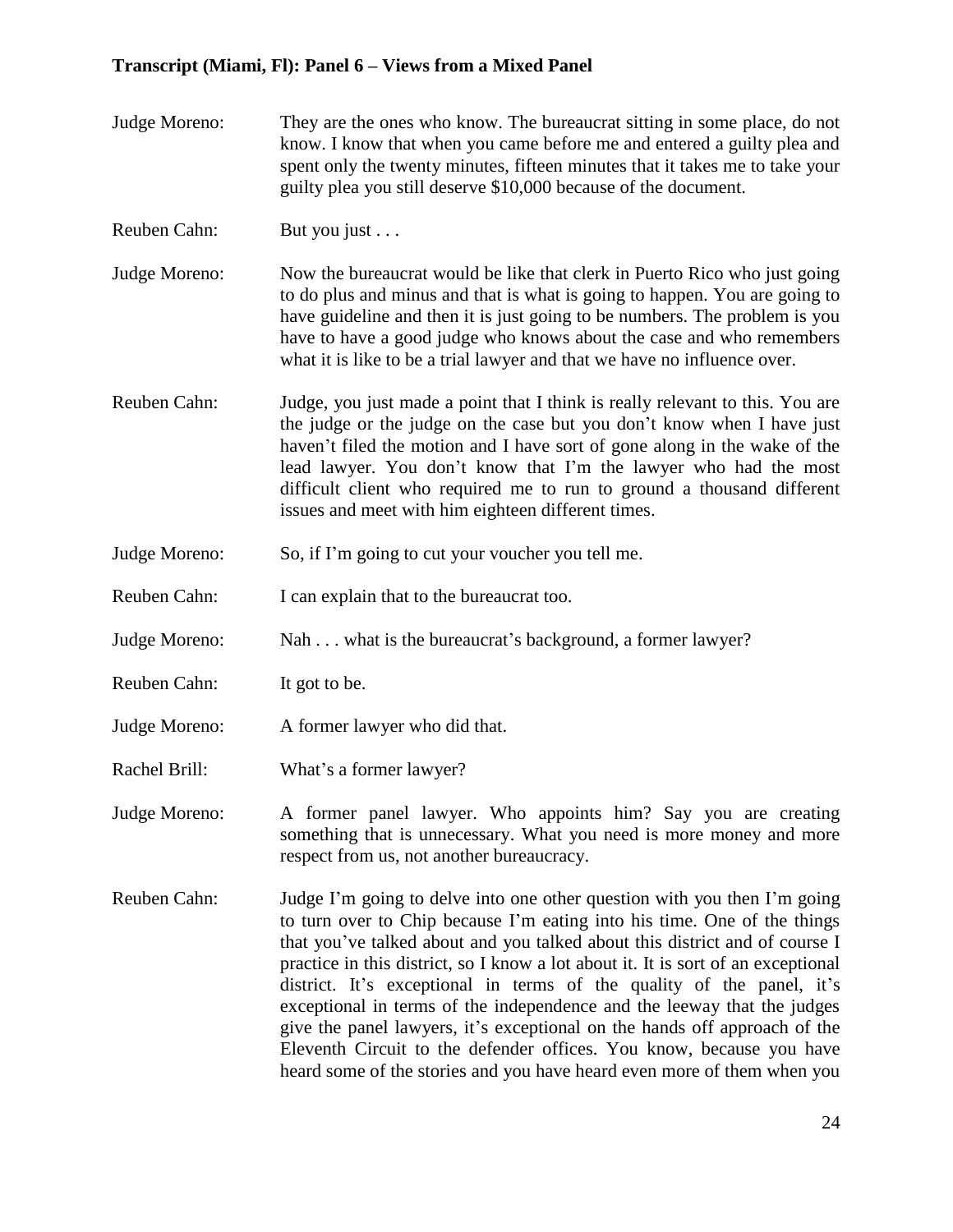were in Defender Services, that the rest of the country, many parts of the country are not like that.

- Judge Moreno: Maybe the solution is to spread the good word from Eleventh Circuit instead creating a bureaucracy.
- Reuben Cahn: I wouldn't want to spread everything from the Eleventh Circuit. How do we deal with that? That we've got parts of the country that are really in very bad shape. As you said when Article III judges are in charge, as you put it you can't say anything to an Article III judge. What do we do?
- Judge Moreno: No, I didn't say you couldn't say anything, but you couldn't tell them what to do, but you can still talk. Dialogue is good.
- Reuben Cahn: Okay, we can't tell them what to do no matter how bad what they are doing is. How do we deal with that?
- Judge Cardone: I mean I know I'm out of turn but let me give you an example, Judge Moreno. I'm in the Western District of Texas, every district is required to have a CJA plan; I'm in a district, where in Austin, Texas there is no CJA plan. They won't have a plan, they refuse to have a plan and nobody can tell them what to do. I think the dilemma of the Committee and I think Reuben Cahn's question is, if we are going to make a recommendation that the judges stay in charge, how do we hold judges accountable who aren't like the good judges who care and are going to follow rules or recommendations, like: "give us a reason why you cut the voucher." I think that's our question.
- Judge Moreno: I would work through the circuit councils. The circuit councils are the ones who really have power in the judiciary. The chief judge of every circuit and the councils. I think recommending to them a circuit council could go as far as saying, I don't know whether they would and I certainly cannot speak for anybody, I'm only speaking for myself, I'm not speaking even for this district, and then definitely for committee that I maybe a member of. I'm speaking for myself. The circuit councils, that way you are balancing the geographic differences that we have in America and at the same time. So, the Eleventh Circuit council could say well, let's look at the Southern District of Georgia, right now there has been some changes. Some judges have left, some judges have come aboard. I think we can convince them. It is a lot easier for a circuit court judge to convince a district court judge that it is for a lawyer to convince a district court judge. That's what I would do. I would talk involve judges like Judge Prado, judges from the circuit court who have the power and the influence not to dictate, but to convince them. This is the right thing to do. . . "Hey, Fred this is the right thing to do in your district." The Federal Public Defender should be the head, the administrator or the panel so that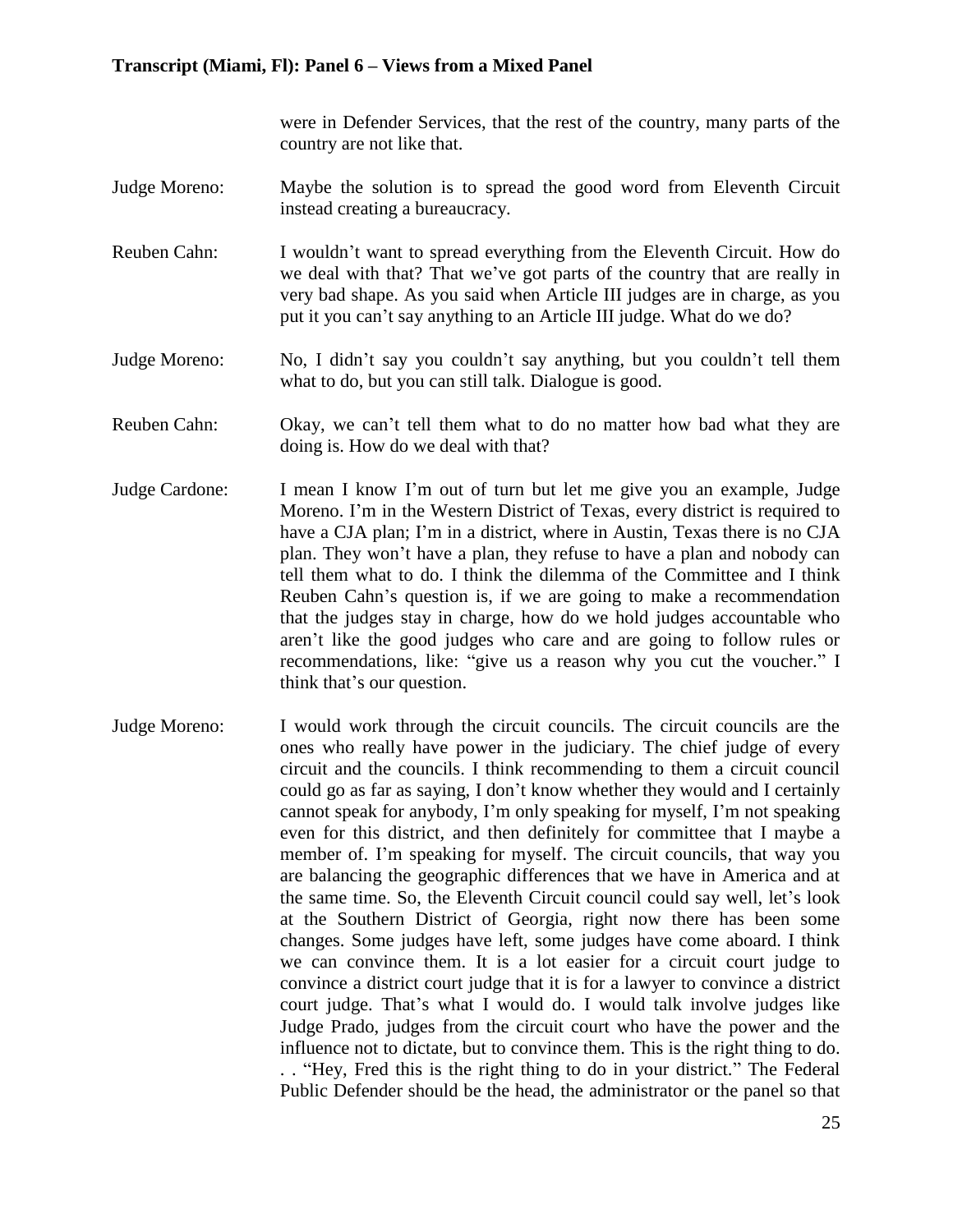we have qualified people. We should have a panel or we should have a Federal Defenders Office. I think that is the only way you are going to have change. I think it would be a terrible mistake to create a new bureaucracy but I'm generally against new bureaucracies' maybe because I had to deal with them for seven years as chief. I just don't think it is something's that worthwhile among the cost benefit analysis.

- Judge Walton: Judge Moreno, I share some, well most of your concerns, but we have heard that the problem rests with the top of the totem pole.
- Judge Moreno: Where the chief circuit judge is?
- Judge Walton: There are problems with some of the chief judges of the circuits. They are the real problem.
- Judge Moreno: I'm not privy to that, and I'm kind of glad that I'm not.
- Judge Prado: It is so nice to have your own courtroom and not have to share.
- Judge Moreno: I said this before, federal district judges are like Scottish feudal lords. They only get together when they are going to fight the English. And I think, I don't know how I would describe circuit court or appeal judges.
- Reuben Cahn: The English.
- Judge Moreno: It is a difficult thing but instead of creating something I would just spread the good word. You know, I'm sure in San Diego you don't have the problems that you have in other places, do you?
- Reuben Cahn: We are far better off than some place but not as well off as we were here.
- Judge Moreno: Yeah, and that is just part of life.
- Chip Frensley: I think if Judge Moreno's idea that the money and resources necessary and the respect and appreciation from the judiciary we probably wouldn't have a Committee like this and we probably have a hard time finding people to come and say something about it. But, unfortunately, I think as it has been discussed that's not the case everywhere.

I feel really fortunate to be in a district that's like that, where we have resources available to us and we have the respect and the appreciation of our bench and I'm always amazed to hear the problems that exist in other places. While Judge Moreno's earlier comments about not divorcing the defense function from the judiciary, I probably agree with. I love the judges but maybe it is time for us to start seeing other people.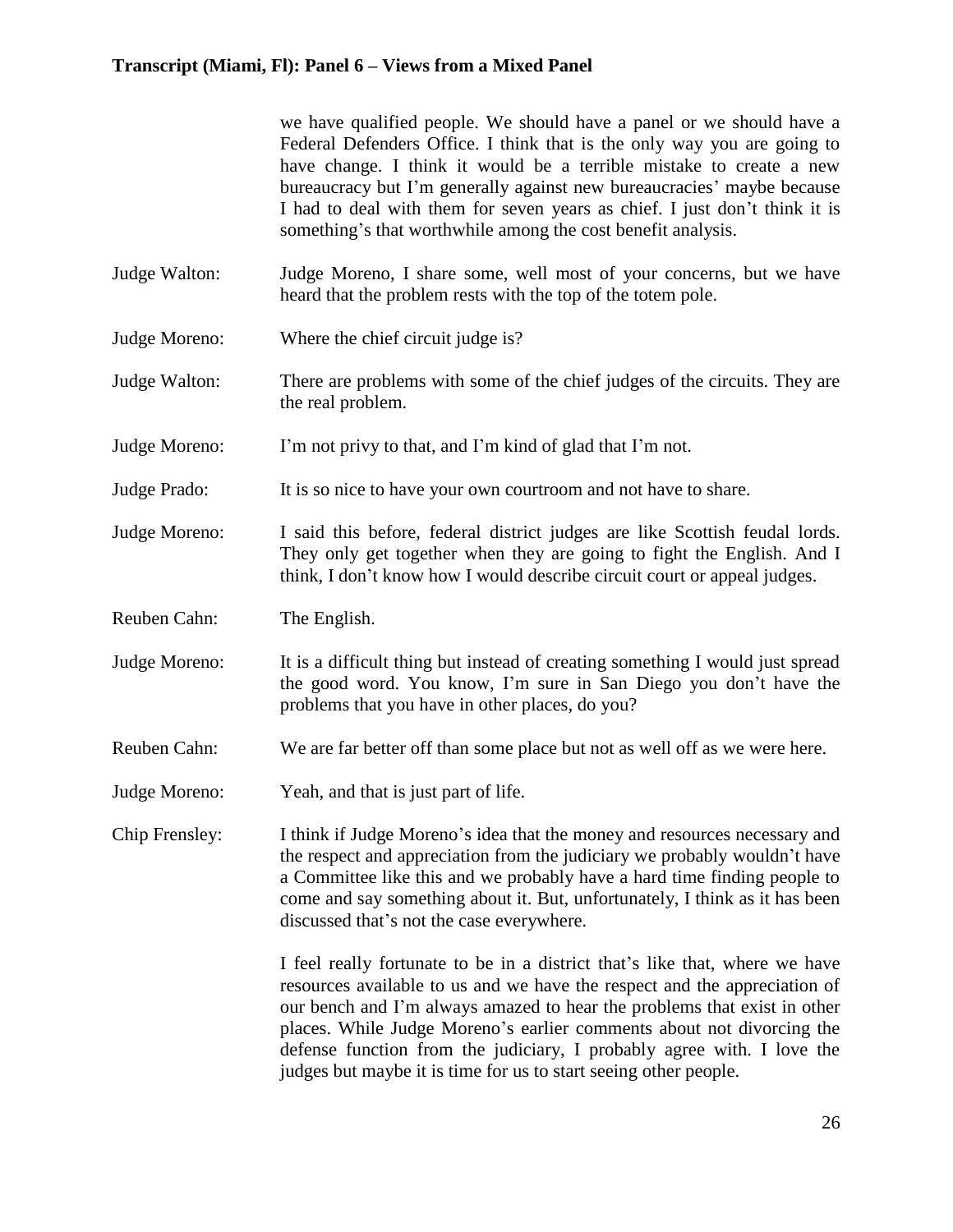- Judge Moreno: Go see your congressman and your senator and tell me who you would rather be with.
- Chip Frensley: I think there are two issues. You are speaking to the bigger issue of the program administration as a whole, and what I want to talk about a little bit and we have been discussing throughout course of our hearings, is the more micro level of the voucher review, and activities, and relationships between the judges and CJA lawyers. I want to ask the other panel members, I mean you have heard Judge Moreno's remarks and some of the other judges who have advocated similar positions, and you have also I know been in these hearings and heard other folks talk about other models. . . such as panel administrators, what Judge Moreno would probably call bureaucrats. What do you think about other alternatives? What would you propose, what do you think about some things you heard? Do you share concerns that Judge Moreno has about how putting that responsibility in the hands of bureaucrats, if you will, would impact the quality of representation because it is ultimately what we are about? Gil, why don't we start with you?
- Gilbert Shaffnit: Well, first of all again I'm blessed to be in a district where we don't usually get questioned about submission for experts and we don't usually get cut on our vouchers. We are only one National Election and a few Senatorial appointments away from the days in 1980s where we did have voucher cutting issues. I support those districts that have problems because our district could have a problem in the future. I believe circuit, I shouldn't say circuit, a panel administrator, however you choose to put them either in a district of if it's too small in multi-districts who is divorced from the judiciary, not appointed by the judiciary, not be holding to the judiciary as our probation officer say. They are not arms of the court, they are not court family. They are not bean counters. They are people who have practiced criminal defense who know what it is like to plead a case, and with all due respect to Judge Moreno, I think that he made the comment that actually doesn't make the case. When you have a plea on a massive fraud case you don't see the work that is put into that, you as a judge. Often times, I tell my panel lawyers, "I know that this is not above the cap, but I think you should submit a memorandum because you are the lead lawyer on this case, you are the one that the discovery came through, you are the one that disseminated to your co-council, you are the one that took the lead on the motions, you are the one who took charge of the case." And what is going to happen is you are going to bill, and then what is going to happen as Judge Moreno indicated is somebody is going to charge something close to that and the judge's is going to look and say, "Well, that lawyer didn't do all the work, the only lawyer I saw was this lawyer." He was the one or she was the one that was making all the arguments and filing all the memoranda. And so, sometimes I think it takes a look from someone and I wouldn't call them a bureaucrat, I think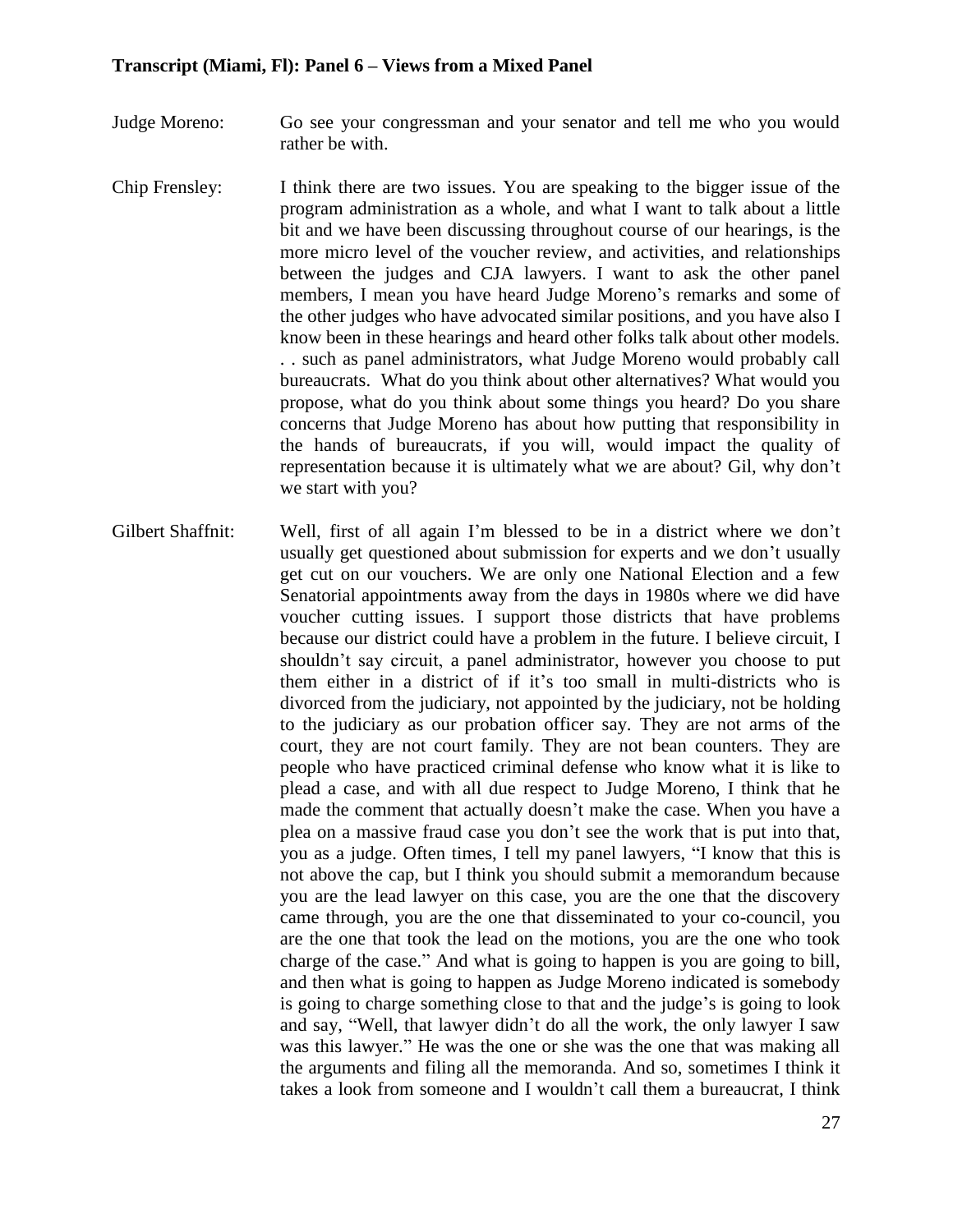they need to be somebody who's is involved in the practice of criminal law or has been, who know what is like. Who knows that in a situation where you got problems lubricating a plea that you may have to go out to a remote location and talk to a defendant on multiple occasions. I don't think it's judiciary job to decide how many times I should be contacting my client. How many times I should be involved with their family. They don't know what it takes for me to run my case. I feel uncomfortable explaining that process to the same judge that is going to be deciding my client's fate.

I do a lot of work in child pornography cases. I do a lot of submissions for experts for forensics reviews. I do a lot of request for psychologists. Often times I don't use those individuals, and yes I'm concerned, even with the best and the brightest of the judges that we have of, "Well, I didn't see that expert testify, I don't see anything concrete from that expert," and so I'm I getting my money's worth, so to speak.

You don't have that problem with U.S. Attorney's Office. The other thing I would add and it is kind of related, I do want to mention it. Two things, one is the reason that U.S. Attorney Ferreira in landscaping his division chiefs didn't see that there was a problem with voucher submissions for experts, he shouldn't know about them because they are submitted ex parte. I don't know if there is a problem in the Southern District or not but if there is he would know about it because those things under *Ake v. Oklahoma* are supposed to be delivered under seal ex parte.

The other thing on discovery is we're on a situation where the U.S. Attorney's Office and Holder could do a lot to help us bill less time by putting it in a format that we can read and access and guys like Russell Aoki and those folks can help us with. Right now to use an audio analogy, ATF maybe using a 33⅓ LPM to get the thing to us, somebody else is using an 8-Track player, somebody else is using a cassette tape, somebody else is using an MP3 player, and the government's response to me is, "We don't control what those agencies use as a platform." There needs to be some way to force the U.S. Attorney's Office to give it us in a format that doesn't make us expand the time and inflate our invoice. We don't want to bill for that time. We'd rather be representing our clients but we need to get the discovery in the formats that's reasonable for us to be viewing.

David McCann: I agree with Judge Moreno. I don't think we need another agency to do what the judges are now doing. The system that's been in place in South Carolina has been discussed by several speakers, is working for us. Where we have a problem is its sum averaging at the district court level maybe not over the cap, some over the cap. Then cases that are over the cap that are blessed by the trial judge in a letter to the Chief in the Fourth Circuit saying, this lawyer did a great job, pay what's he submitted, it's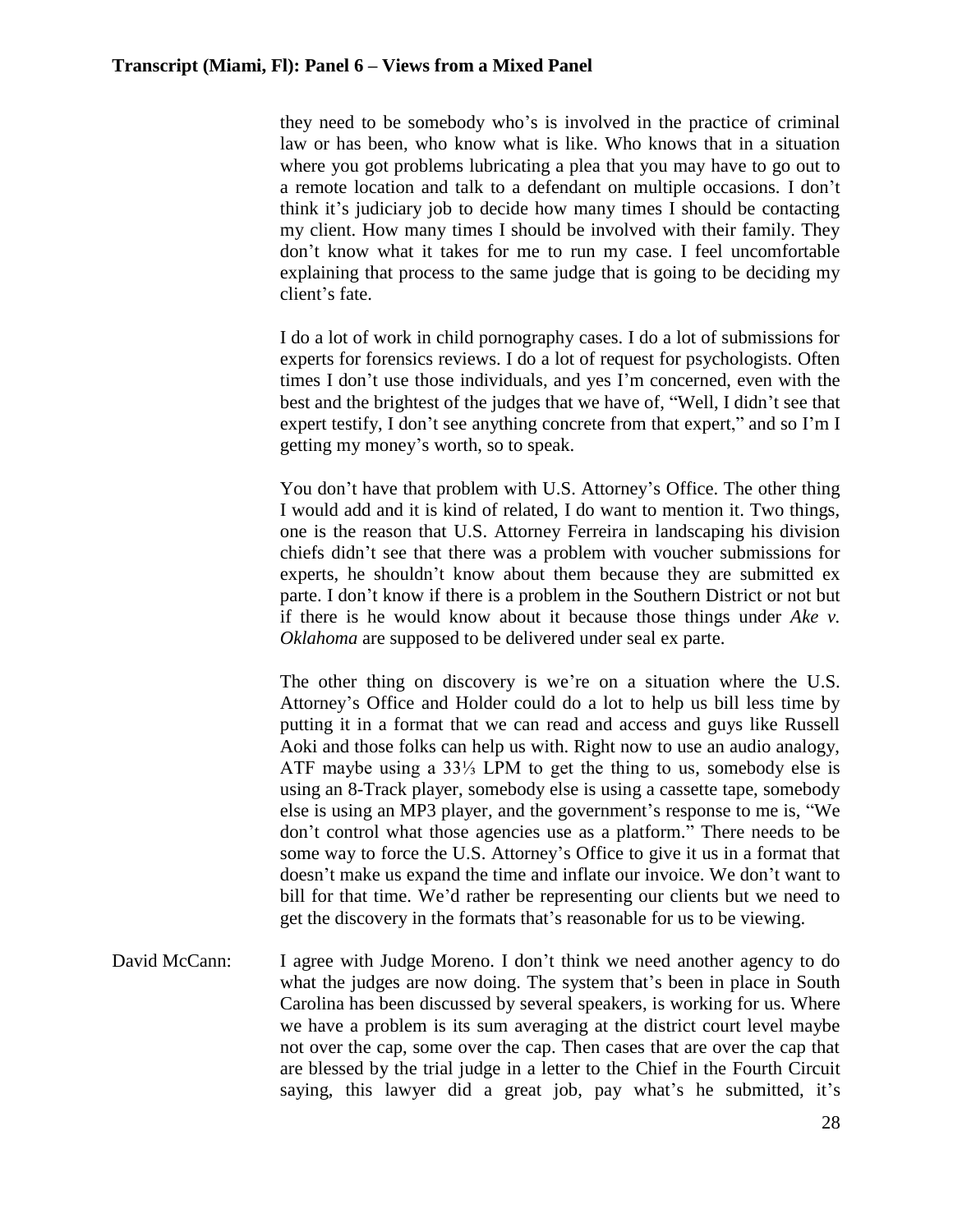reasonable. One judge made a mistake of saying he was successful. The letter coming back from the Fourth Circuit is, success doesn't make any difference. It went back and forth and it's in the materials. They paid the lawyer \$4000 less than the term he used to me, than the \$8000 haircut the Fourth Circuit gave him to begin with.

That's where the problems lie in our district. I think success does matter. The length of time that you've had a client as Mr. Cahn said be it in the jail with client how obstinate they can be, calls from their family, "I want another lawyer," they're writing letters to the judge saying you're not doing your job. And you stick with the client and get the best results you can, you get a good result. That takes time, the voucher is going to be higher. I think that all those things need to be looked at.

Finally when the judge feels that he or she has to reduce a voucher, just notice to the lawyer so that it can be submitted to the CJA committee if that's possible, in your district. I hope it will be possible in our district soon so that it can be aired. Maybe some guidelines will come out of it, some directives will come out of it so it happens less frequently. Thank you.

Mark Foster: In the Western District, a while back the judges had hired a new assistant to be in the pipeline of reviewing CJA lawyer fee applications. With the goal apparently of making sure they're accurate and finding out obvious things that need to be fixed or whatever. Problem was it resulted eventually in what was discovered to be a big blockage in the system. It didn't help in fact it was contributing to massive delay as another added delay, layer of bureaucracy that backfired. That person is no longer in that job and that blockage has been eliminated. It's an example of having another layer of bureaucracy of review by someone who's not particularly qualified to be reviewing the vouchers.

> This person wasn't a lawyer, was not a judge they were just a clerical person. They really didn't contribute to anything positive. Right now it goes to the Federal Defender's Office where they have some expertise reviewing these things. Then it goes to the court, to the individual judge's chambers, and things are moving more quickly now in general.

- Chip Frensley: Are you opposed to the review before judicial signature, or are you in favor of it if it's done correctly or efficiently?
- Mark Foster: If it's done by someone who's qualified and knows what it takes to be a criminal defense attorney in a federal case, then I don't think I have any problem with it. Unless it's going to be adding a massive time delay because there's one person doing it for the entire district. As long as there's someone who understands all the problems of: getting a client who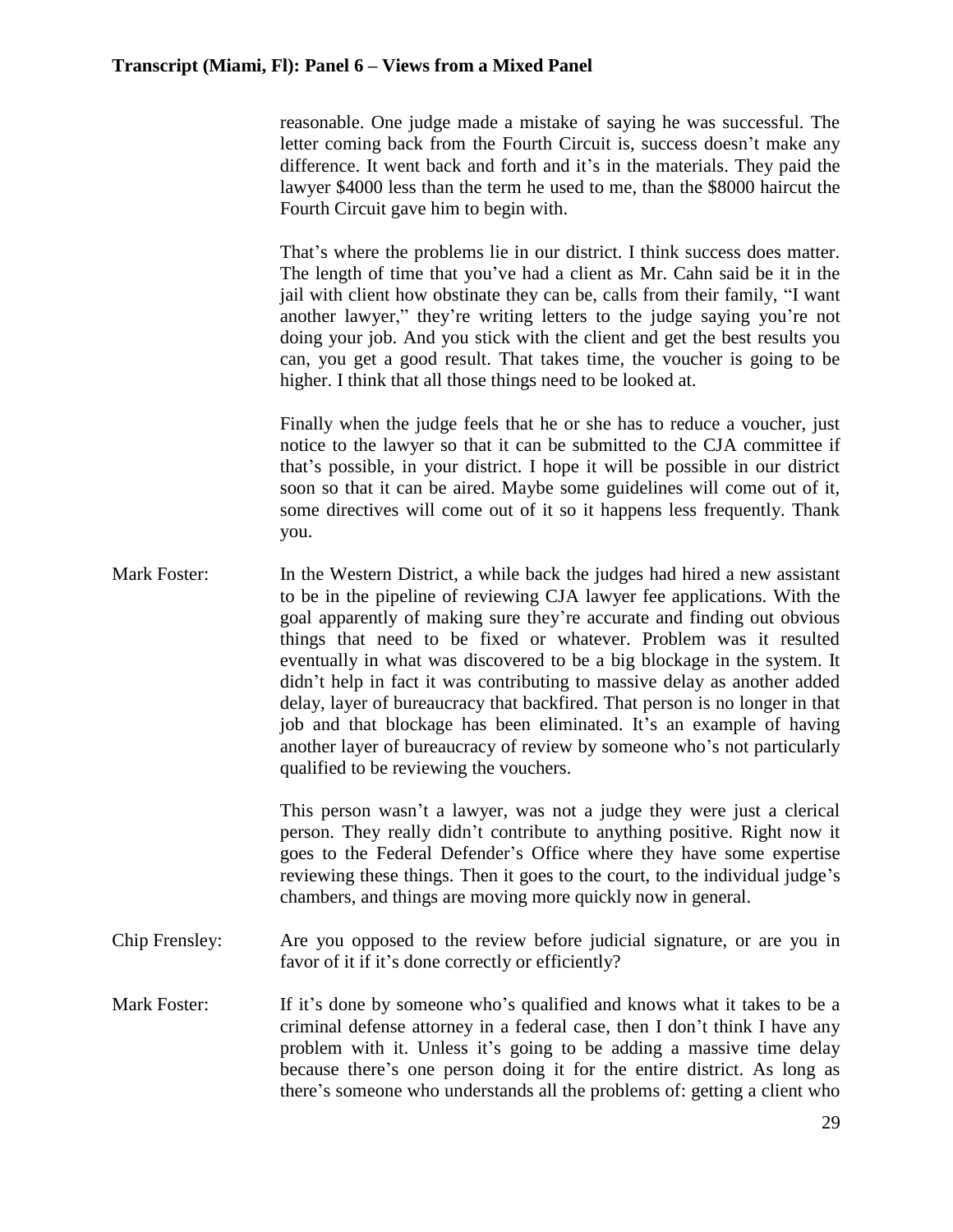is recalcitrant and not educated, and is trying to get his head around mail fraud, wire fraud, money laundering and you're trying to convince them of why the case against them is going to be successful, and you have to battle to get them to take the plea. Or something like a Ponzi scheme, hedge fund case where it takes hours and hours to review all the stuff to make sense of it before you the attorney can even give advice to your client about, do they have a case or not. Somebody is got to be able to understand that. Otherwise if that person doesn't have that background in interviewing and reviewing it, it's a waste. I think it depends on the qualifications of the reviewer.

Rachel Brill: The Federal Public Defender's Office is that Judge Moreno speaks highly of around the country. I do too from my own experience and from everything I've heard. They're an example of the child that gets the money from their parent but has real autonomy with what they do. No judge would know what kind of decisions are made by someone like Mr. Cahn about what experts to allow his assistants to use, what to suggest they do and which transcripts to order. Just any of those decisions are made with a wonderful degree of autonomy by the public defender's office.

> I wouldn't call that a bureaucracy at all either. I would call it as Judge Moreno I think would call it, an example of the way things can work. But I don't think that the defender office ought to be reviewing any panel attorney's vouchers. I agree with everyone, I won't go through them again. For all the different reasons that everyone that has disagreed with that has put forth. Just used in a word, there's just too much of a conflict.

> An experienced independent panel administrator that has an understanding of all the things that defense attorney go through and has a mandated degree of difference to what the attorneys say happened. If I'm going to file a voucher and say I did these ninety-five things, as happens now, the person in the clerk's office literally goes one through ninety-five and makes sure that I did each of those things. Whether it was attending a status conference or whether it was read a motion.

> This is a case where they actually sit and read a motion. They say, "Well that only took me two minutes to read that motion. Why does the lawyer bill for half an hour for reviewing that and doing something with it?" Anyway, I think it needs to be an attorney. I think it needs to be someone with an appreciation of the defense function. I don't think it would add any kind of bureaucracy.

> I do think there also as I said needs to be a degree of deference that's either in a statute or in a guideline or in a plan that has some teeth. Where that person is told, if an attorney that we have entrusted with panel membership says that this was a necessary thing to do. There needs to be a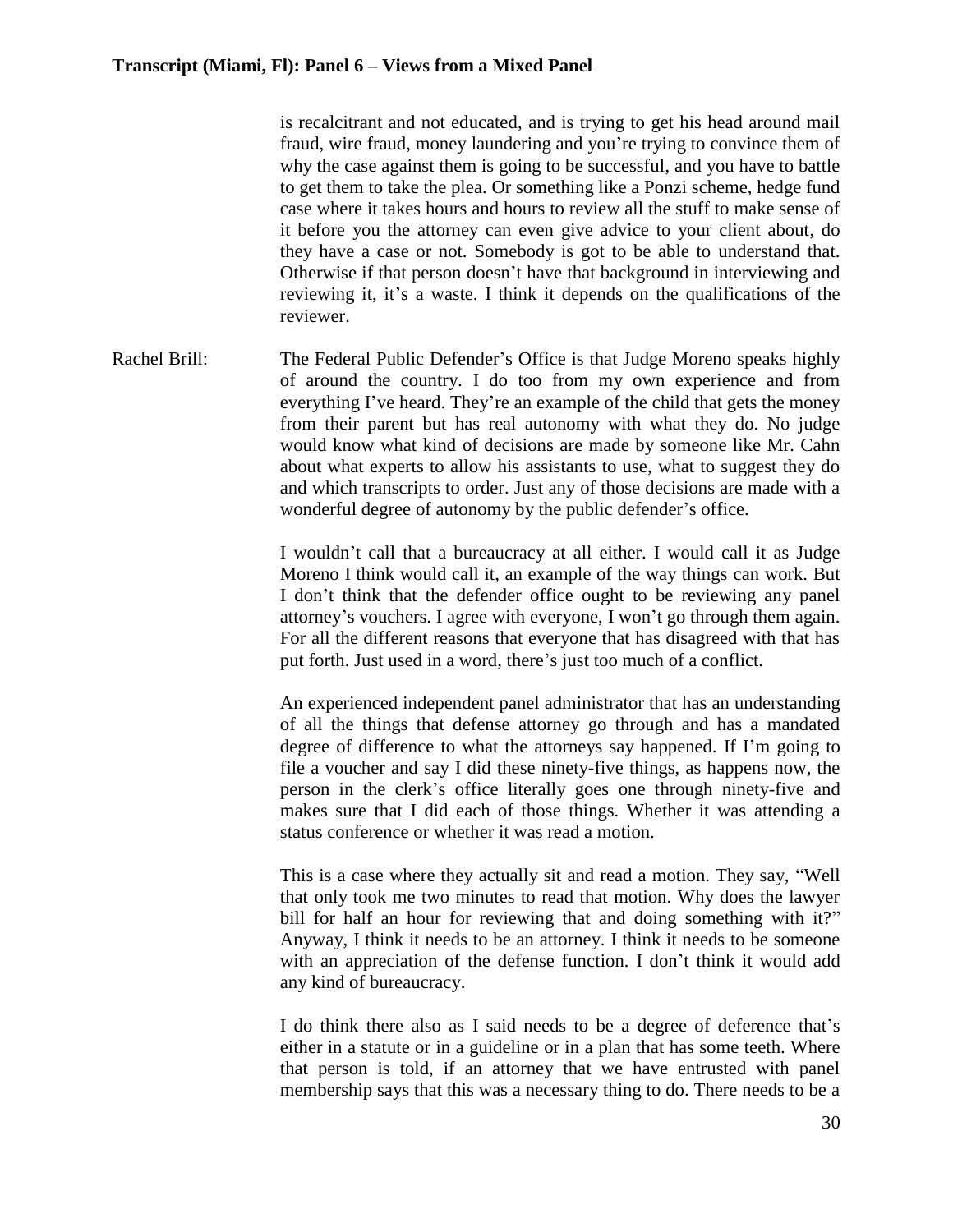really good reason for you to say that it's not necessary. If somebody is abusing this, they shouldn't be on the panel. It's not a question of saying, "well, let's punish everybody, let's make sure that everybody does every little thing." I've seen abuses, they shouldn't be countenanced. We shouldn't be presumed to be abusing. We should be presumed to be reasonable. We should be presumed to be rational and we should be presumed to be professional and it would work and it wouldn't be a bureaucracy.

Steve Beauvais: I started my career off at the MCRD Parris Island, which is just across the Savannah River in South Carolina, and I'm thinking it's time for me to move back to South Carolina. If I had my brothers, obviously we need to have a Federal Public Defender Office. I would like to have a panel administrator within that office. Because I think they have from everything I've heard a tremendous amount of resources and support. I know how hard they work to support their CJA panels from everywhere I've heard. We obviously need a CJA panel and I have no objection to a panel that has a lot of inflict from the judges with regard to its make-up and its members and its qualifications of the lawyers.

> I also like the independence of somebody else looking at the vouchers that is done through a program administrator. In just running the programs so that the cases are handed out fairly. Currently everything is controlled 110% by our judges and it's very concerning. If I were to wake up tomorrow and the Eleventh Circuit council decided they were going to pressure my district into adopting a Federal Public Defender's Office, I would be very happy. Thank you.

- Reuben Cahn: We've got about fifteen minutes left and I want to give some other members of the Committee an opportunity to ask questions in the remaining time.
- Judge Cardone: I have a question for Mr. Forster. Mr. Foster yesterday we heard from Judge Cogburn about problems that were happening. You had a CDO I believe in your district and now it's going to be converted to an FDO, correct?
- Mark Foster: Right.
- Judge Cardone: One of the concerns we heard was that, and you are on the board. One of the concerns we had was that the person that was selected to head the office, Judge Cogburn indicated, I think it's a she, that she has no trial experience. I think the judges, at least my impression was that they were somehow at loss to understand how the head of . . . this CDO could make the decision to hire this person. This person has . . . the way it came across to me very little trial experience, very little federal court experience. I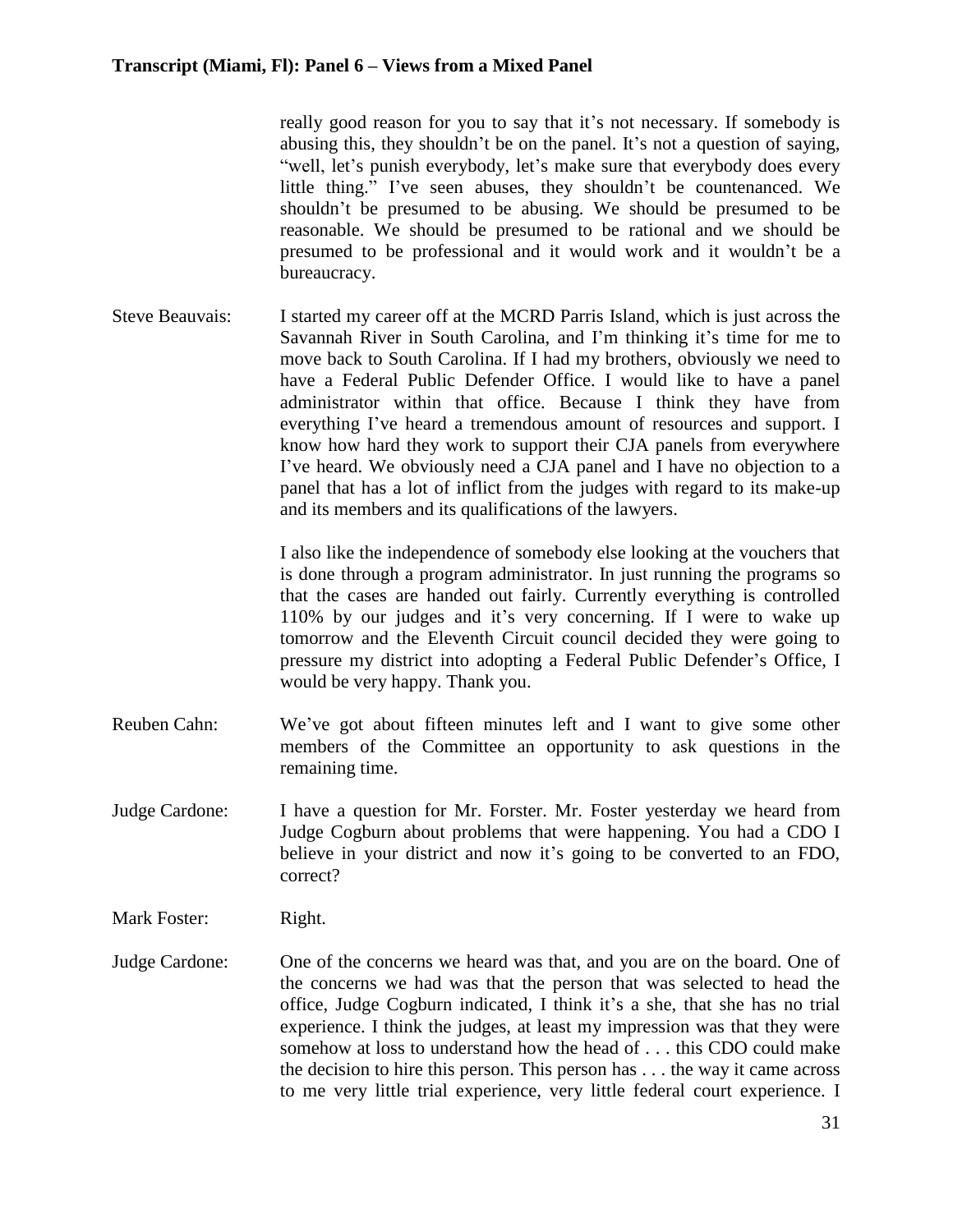know these are personnel decisions, but did you guys hire someone with no federal experience to manage an office, I guess is my question?

- Mark Foster: No, we hired someone who'd been the first assistant in that same office to the original executive director Claire Rauscher. She had become the first assistant when the previous first assistant left to take a job elsewhere. Then she remained the first assistant after Claire Rauscher left and another executive director was hired, Henderson Hill. When he resigned, she had been in the job of first assistant for maybe three or two years give or take. I'm not exactly sure. As far as trial experience, it may be accurate that she did not try any federal trials. She did a lot of federal appellate work in the office before she became first assistant. Also she had practiced in South Carolina doing capital defense work for some number of years before that . . . I cannot recall exactly whether she tried any cases. She was in a practice that involved trial work as my understanding to the best of my recollection. She was also very experienced at the time that we picked her as far as being in the office and doing a lot of federal appellate work and my understanding, sentencings and that sort of thing. We felt on balance that she had the qualifications to be the administrator to lead the office. I just don't recall us believing that she never tried a case in her life. It may not have been the federal system, it may have been in the South Carolina state system.
- Judge Cardone: Just one other follow-up question. How long have you been on that board?
- Mark Foster: I believe roughly five years.
- Judge Cardone: Did the judges ever come to you with any complaints about the quality of representation that was being given by the office? I mean, you were overseeing essentially as the board the office. Did you ever have any communication from the judges or desire to meet about issues involving the quality of representation coming from that office?
- Mark Foster: Not that I recall. The only thing that I can think of was there was an instance where one of the attorneys in the Community Defender's Office had done something that one of the judges believed was not proper or ethical. That complaint became known and was believed that the judge was not happy with the office's response to that. The communication that came between the executive director and the judge was not apparently satisfactory or the involvement of the executive director was not satisfactory.

At some point somehow we became aware of this. To the best of my recollection that was somewhat after the fact. I don't recall that being presented to us as the board as something that we needed to do something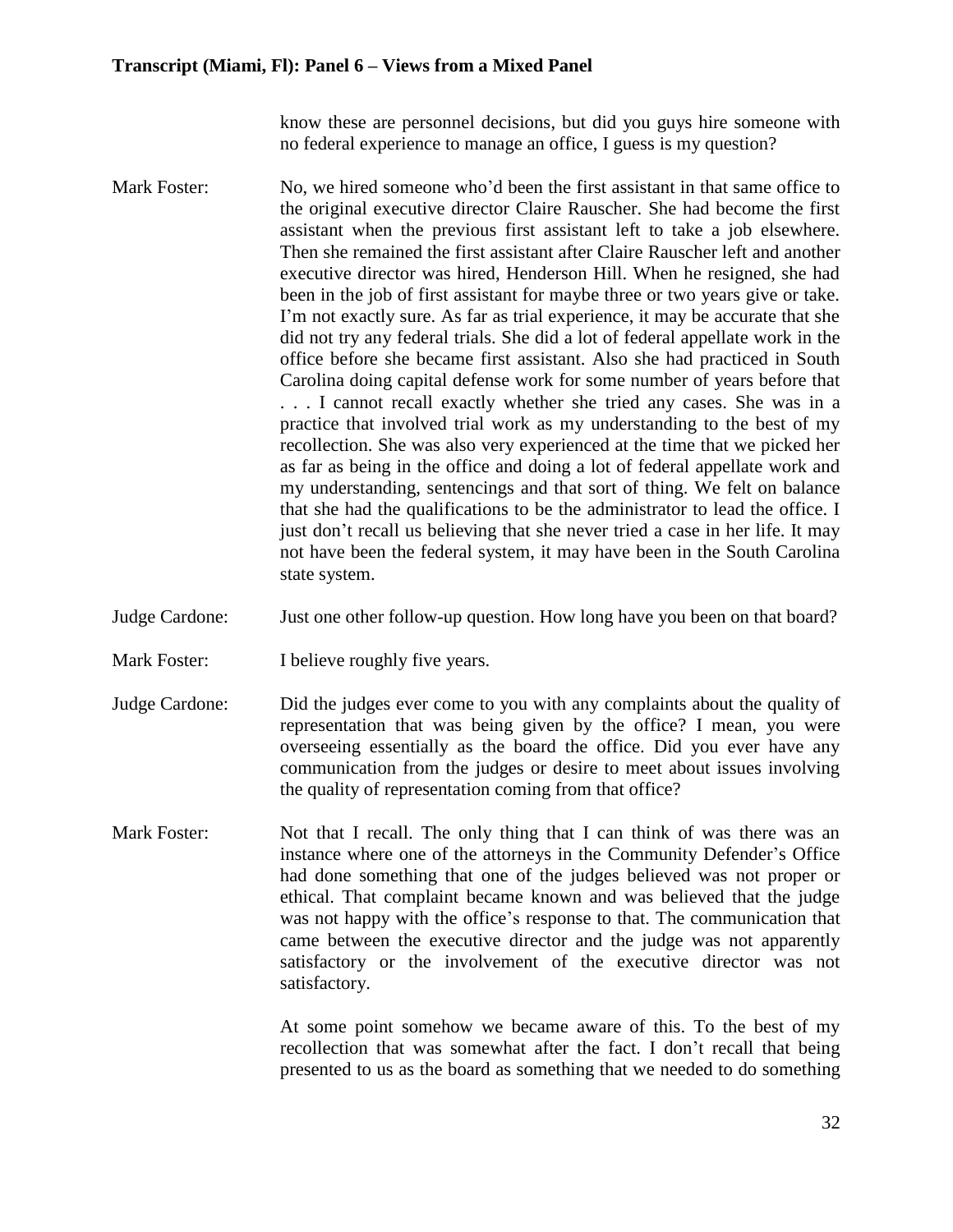about. I don't recall anything ever being said about in general the quality of the representation by attorneys in the office being subpar.

Judge Cardone: Thank you.

Reuben Cahn: Any other members of the Committee a follow-up or ...

Chip Frensley: I just want to ask if I could. Judge Moreno in light of the comments to the rest of the panelists. Does that impact or influence your views about this bureaucracy in place of judicial review at all or . . . ?

Judge Moreno: No. Let me tell you, I do think. First of all the Southern district attorney, just try to get the federal defender. Don't ask for [crosstalk]. One step at a time. It doesn't because who the person is going to be, who appoints the person? That's the first question, right? Who decides who it is? I think these are artificial issues. For example, who appoints the federal defenders? The circuit court of appeals. That doesn't mean that the federal defender is not an independent person and the office is not independent and they are appointed by the . . . not only are they appointed by the circuit court, but the circuit court judges can also remove a federal defender. Think about that. In fact in the districts, if the president doesn't appoint a U.S. attorney and the U.S. attorney doesn't get confirmed within I think is 120 days or so, a few months, guess who appoints? We've done it in this district, the U.S. attorney, the judges, the district judges can appoint a U.S. attorney when there is a vacancy and enough time has gone by. Now, that doesn't mean the U.S. attorney is not independent. I think it's kind of sad that we are talking about not trusting a United States District judge who's the one who decides habeas corpus, whether someone lives or dies. The sentence that your client is getting, that is even more important than \$129 whether someone is getting life or not. If we trust the judges for that, why can't you trust them? The judges don't want to do it . . . so now let me tell you, if you all came up with that, and somewhere or other work to be approved, the judges would be delighted about it because they don't have to do it anymore. It's a task, it's not a numbers task, it's a task of understanding what it takes to defend someone. Now it is incumbent upon you all and I know we do it in this district to explain why you want to go over the cap. You tell me why you want to go over.

> We usually know when a defendant is difficult because we get the letters from the defendants, we don't want this lawyer. The judges know more than you all think. Now there are sometimes we may not know and, then tell us! I think it's better than have another lawyer who may be a very good lawyer, the one lawyer who is going to oversee here we've got all the judges. Here they all have their cases. You want one administrator of vouchers for a whole district to review all of it and you don't think . . . he's going to do one of two things.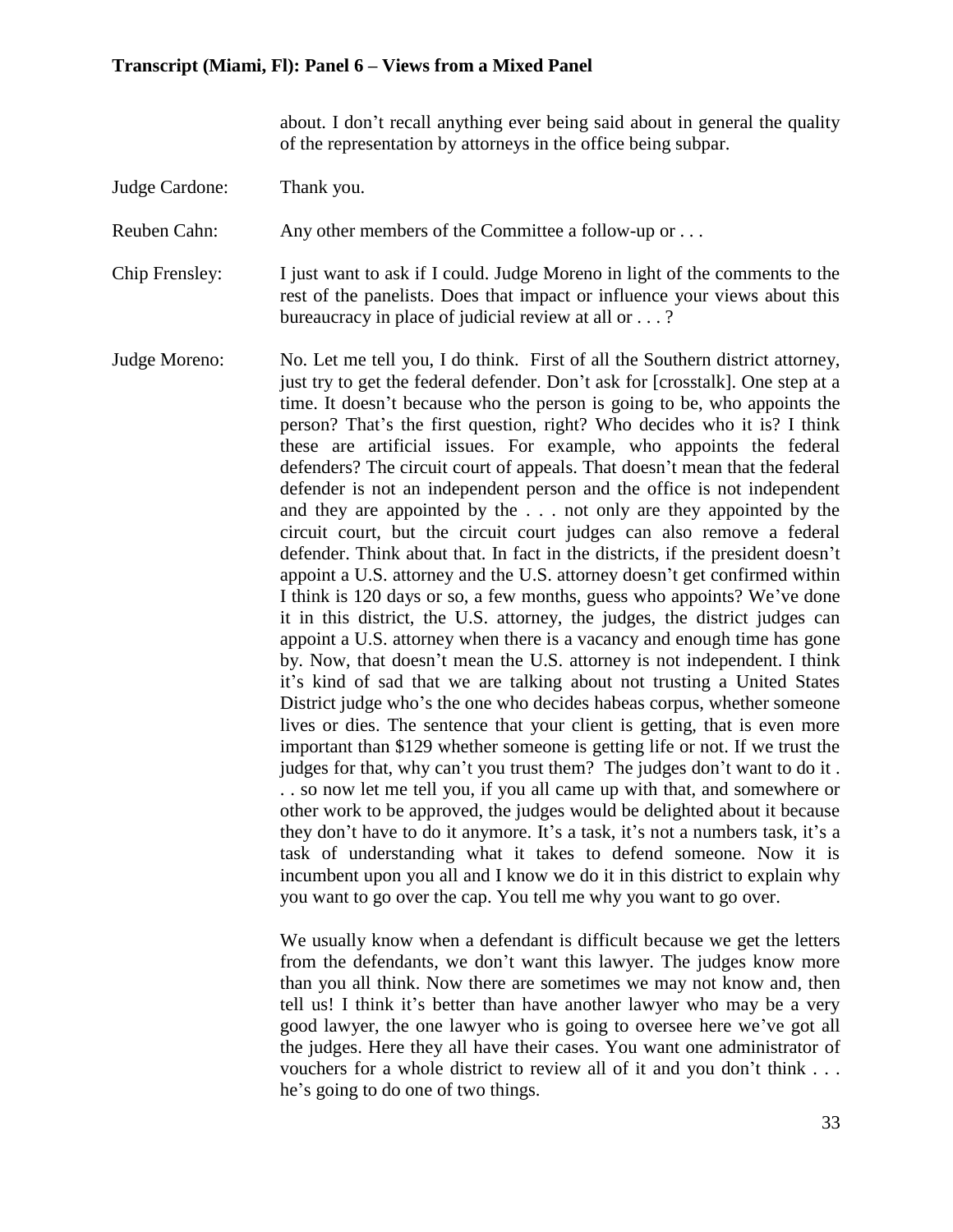Either automatically approve everything until the money runs out or, and then there's going to be a delay, and then it has to be approved by the circuit court anyway. Maybe that might be a solution, is take it away from the circuit court and defer to the district court who knows more than the circuit judge. Because that's what you have now.

Now you have the circuit court delegate here and our circuit is Judge Jordan for the time being, it gets rotated, before they get strong take to look at something, to oversee in case the district court judge didn't do it right. Then maybe you shouldn't do that and you should trust the district judge. You all don't want to trust the district judge. You want to trust the guy who's going to be appointed by whom.

- Reuben Cahn: We haven't settled that yet. I'm going to leave this because our reporter has some questions and I want to give him some time.
- Judge Cardone: Before we do so, I think Mr. Schaffnit wanted to say something just now.
- Gilbert Shaffnit: Thank you. I just had one thing and I don't want to leave today without mentioning it. First again thank you again so much for what you do. I have an issue that I think would help me recruit more CJA panel lawyers of whatever age or diversity. And that's this, under 18 United States Code section 3006, Cap A, the way the federal district judges have read the statute is this, it's the old show flap rule, in for a penny, in for a pound. Whether you're retained to represent the person or you're appointed to represent the person. And here's the problem, you're appointed to represent the client, the client is happy with you until the verdict comes in. The verdict comes in and all over sudden he or she wants a different lawyer on appeal. It's just natural. The level of trust is gone, if it's not gone, it's certainly impaired. And the client would prefer a fresh set of eyes to look at that case and decide what the issues are on appeal. Most of the judges including some very good judges in my district have called me and said, "You have a panel lawyer that represented this client." He got convicted, they filed a motion to withdraw and they said, "Our firm . . . I am incompetent to do the appeal." While I do a lot of Eleventh Circuit appeals and let me tell you they're no fun. They're no fun because they change the rules every six months on what's a record excerpt, what's an appendix, what to include, they shift the briefs back and I do a lot of this work.

Yet there are times when I get nasty-grams from the Eleventh Circuit saying, "You've got fourteen days to correct this error. Most of the panel lawyers that are on my panel really would prefer that they not have to do the appeal. Whether it's because of loss of trust with the client or just they're not competent to do it. They're trial lawyers.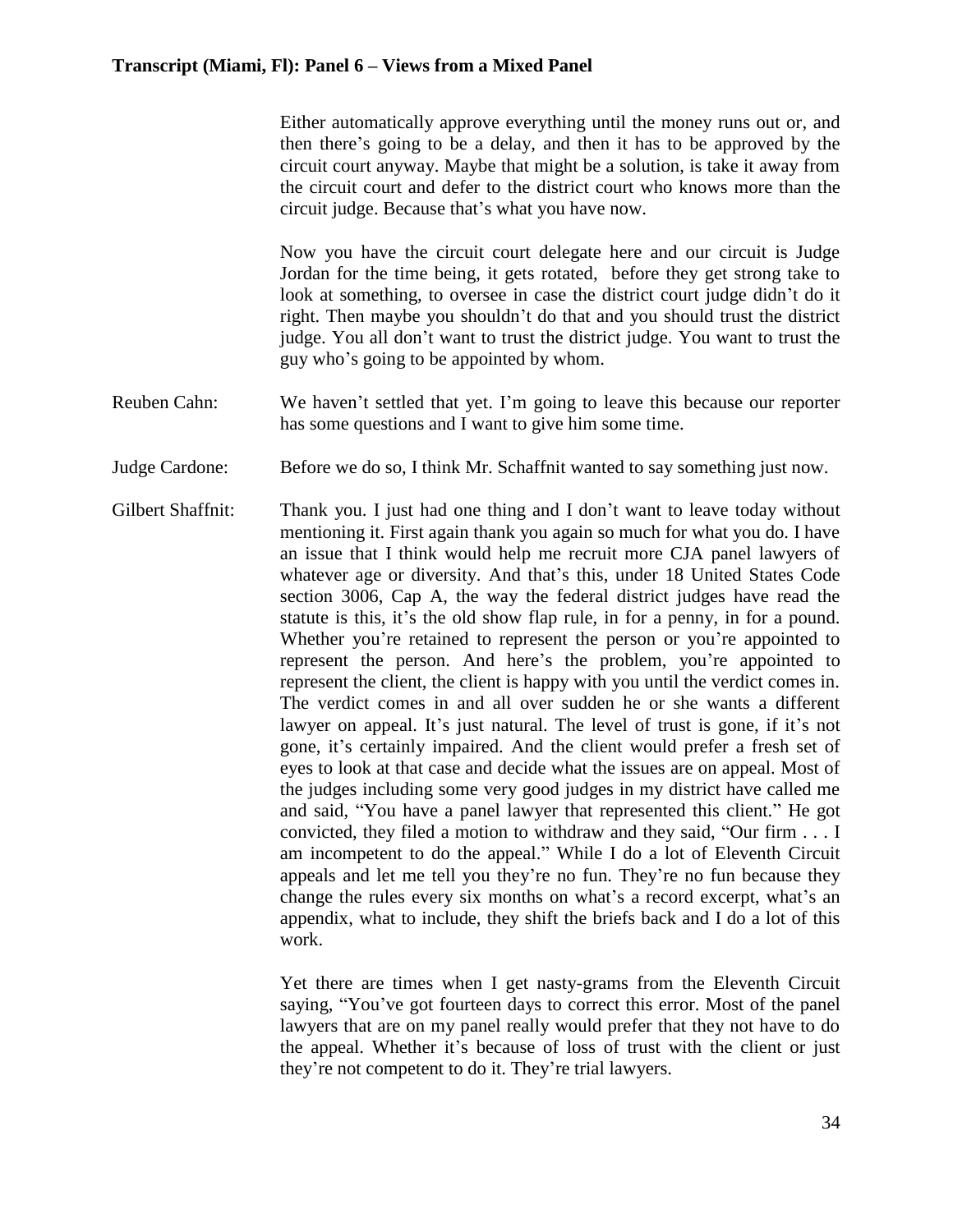|               | It's I think a better solution to allow more flexibility to the district judge<br>through a change in the statutory language whether there is no<br>presumption, that just because the trial lawyer handled the case that he or<br>she is going to be I think it's a matter of money to be honest with you,<br>that they will be spending less money or vouchering for less to do the<br>appeal. If you're a competent trial lawyer, you're going to read that<br>appeal, you're going to read that transcript over again anyway just as any<br>good appellate lawyer would. |
|---------------|------------------------------------------------------------------------------------------------------------------------------------------------------------------------------------------------------------------------------------------------------------------------------------------------------------------------------------------------------------------------------------------------------------------------------------------------------------------------------------------------------------------------------------------------------------------------------|
|               | So, I think there needs to be some kind of warning in the statute to allow<br>district judges who feel that there are somehow confined by this rule that<br>you have to appoint the same lawyer to handle the appeal. I think it would<br>encourage more lawyers to join the panel if they didn't feel like they were<br>burdened with having to do the appeal.                                                                                                                                                                                                              |
| Reuben Cahn:  | $Jon \dots$                                                                                                                                                                                                                                                                                                                                                                                                                                                                                                                                                                  |
| Prof. Gould:  | Thank you. Ms. Brill, I believe you recommended to the Committee that<br>they ought to look a number of times that attorneys are asking for third<br>party service providers and how often those requests were granted.<br>The Committee had some data that speak to some of that. Putting aside our<br>host district, the Southern District of Florida, which apparently is Shangri-<br>La.                                                                                                                                                                                 |
| Rachel Brill: | I thought South Carolina was Shangri-La.                                                                                                                                                                                                                                                                                                                                                                                                                                                                                                                                     |
| Prof. Gould:  | Well, I'm going to be deferential to our hosts here. Looking at the five<br>total districts that are on our panel here, the average number of<br>representations in which a panel lawyer asked for third party service<br>provider is 5.4% of the representation, and without identifying any one of<br>the districts, the low was 1% and in that district the average dollar amount<br>is \$13.                                                                                                                                                                             |
| Male:         | That would be us.                                                                                                                                                                                                                                                                                                                                                                                                                                                                                                                                                            |
| Prof. Gould:  | I admire your willingness to speak but I won't [INAUDIBLE]                                                                                                                                                                                                                                                                                                                                                                                                                                                                                                                   |
| Reuben Cahn:  | Accept responsibility.                                                                                                                                                                                                                                                                                                                                                                                                                                                                                                                                                       |
| Prof. Gould:  | Here's the question I think the Committee is going to be struggling with,<br>which is in your experience, this is a reflection of lawyers not asking for<br>the experts, the court not granting it and this former attorney is not asking<br>for it. Do they not know that or are they scared of asking for it?                                                                                                                                                                                                                                                              |
| Rachel Brill: | I think it's everything that you've just said. I mean speaking from my<br>experience and about my district, it is everything you said. I think there                                                                                                                                                                                                                                                                                                                                                                                                                         |
|               |                                                                                                                                                                                                                                                                                                                                                                                                                                                                                                                                                                              |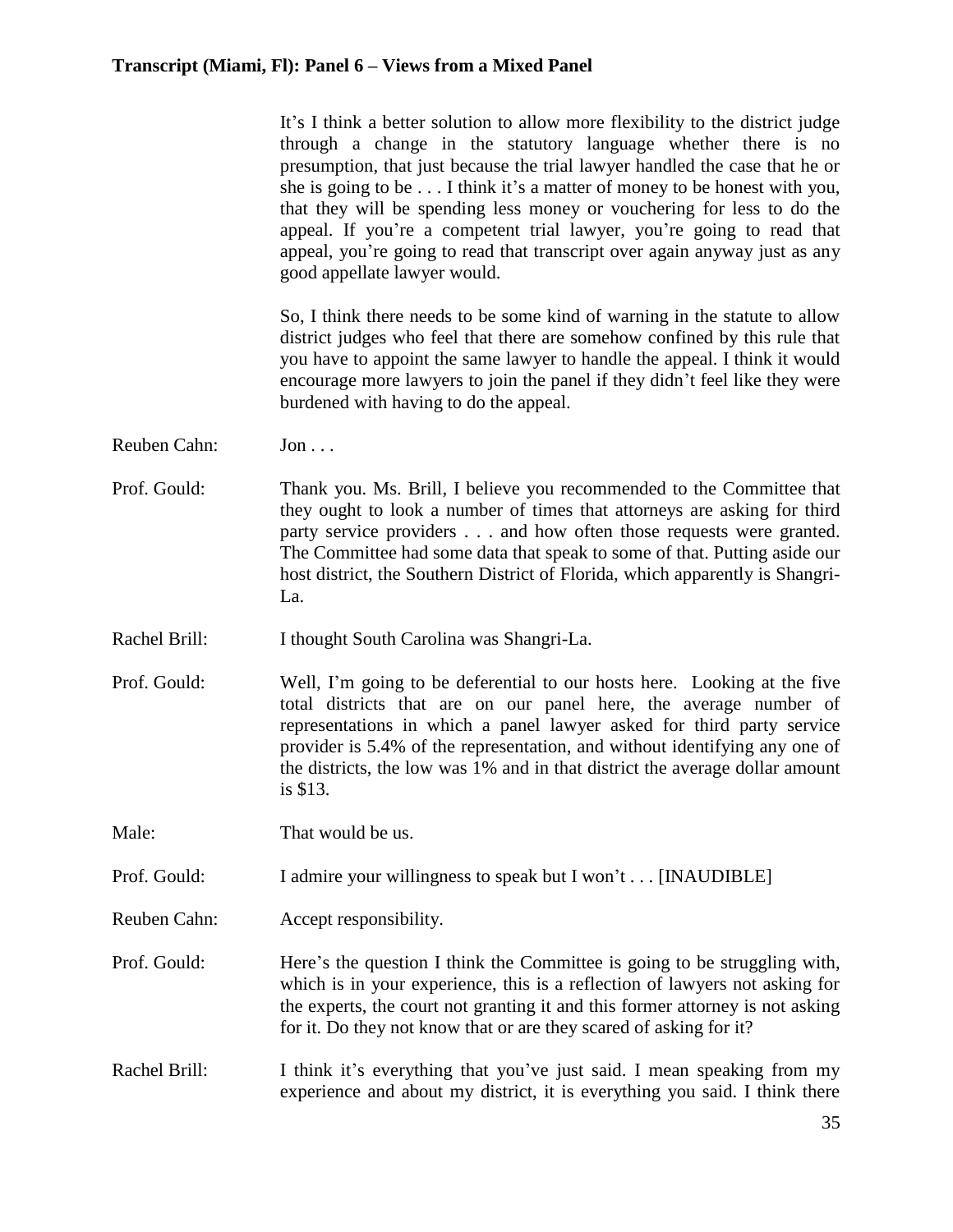have been occasions in the past when lawyers have asked and they've been denied and they've been burned and they've stopped asking. And we can talk about what is incumbent on the defense attorneys and I am certainly someone who is to say the least, encouraging my fellow attorneys to do this, and to say more than really harassing my fellow . . . I mean I think it is incumbent upon us to do it.

We don't and some of the reason is because we've been denied, we've been discouraged. We've been discouraged by the denials. We've been discouraged in more public for about cost containment that we are still talking about in our district and I wish somebody would just come whether it's Judge Prado or for some circuit or some place and say, "We are not in the time of cost containment any more. Somebody needs some authority, needs to say that." I think that we've been discouraged both by the denials and in public about that. I think that we as a group are not creative enough to ask enough and I put myself in that group and my eyes were opened at a recent panel rep national conference when the theme was . . . around the country you people need to start asking for more experts.

I learned why that was the case and I tried to transmit that to my fellow panel attorneys but I don't think there's a culture among panel attorneys in general that the more you put into a case the more you get out a case. I don't think people have that experience, I don't think they are encouraged to have that experience and I think they need to be trained more to get it. I think the blame is everywhere, I think as I said earlier the number speak for themselves and I think it just has to change.

Every anecdote, it's to the point where it's not anecdotal indicates that third party providers like colleges, weapon specialist, finger prints specialist, copy services that can call out documents based on date stamp pages. Any kind of third party service provider you can think of, makes a defense attorney representation of their client better, enhances it. I maybe think you wanted a more precise answer, but I think your question begged all of those different causes.

- Prof. Gould: Mr. Schaffnit, your comment?
- Gilbert Shaffnit: Well first of all I think when we broke you were asked if you could furnish the statistics to us that you just recited and you said you weren't sure that you can release that document, correct?

Prof. Gould: I do not know whether that's possible. That is why I'm not telling you, but if you remember [crosstalk].

Gilbert Shaffnit: Right, well the problem if we don't know there is a problem, we can't address the problem with our CJA panel lawyers. I have no idea what the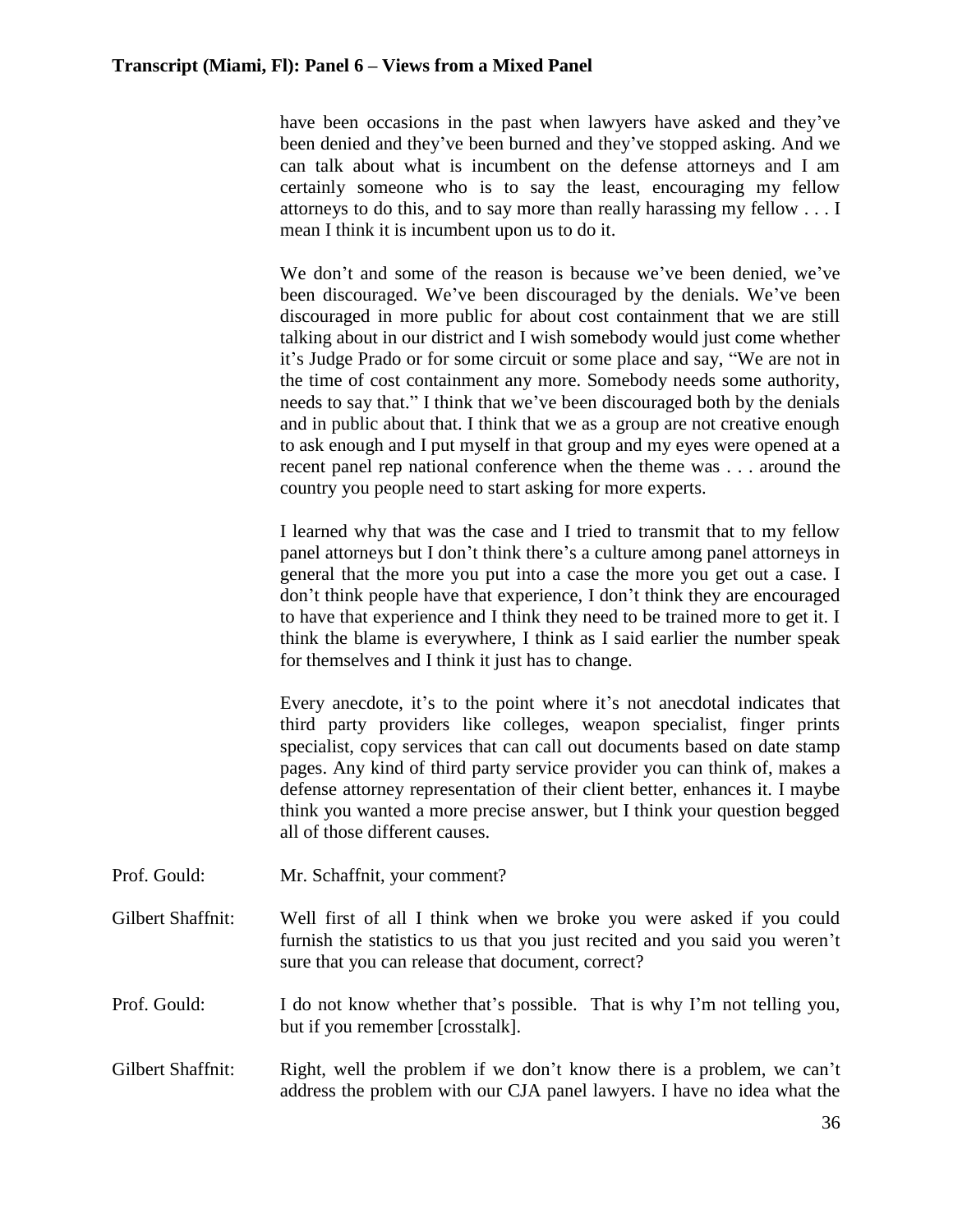numbers in my district for request for experts if you will tell me what it is and how it compares to the other districts and whether it's out of line, I'll educate my panel members to be asking for more experts because in my district the judges will approve it. I have no idea because I don't have the data and the data to me should not be a secret. I don't know of anything that would be proprietary about what you just described. I think that should be shared with the panel reps throughout the ninety-four districts so that we can encourage our panel lawyers that aren't asking for experts to do so.

- Reuben Cahn: Just . . . Gil I'm in complete agreement with you, it should be shared and I can tell your public defender has the data, has the authority to share it with his panel. Please go to him and ask for that data.
- Judge Prado: Just one quick, I promise there will be a short answer. Ms. Brill, I guess I'm trying to figure out the Puerto Rico situation, is it something that's developed since sequestration? Was it there five years ago, was it there ten years ago? You said attitude, is it the attitude of the particular judges in this committee trying to remedy situations? We take the risk to remedy the situation in Puerto Rico, we could affect Judge Moreno see if their crew might not have a problem. Do we concentrate on certain district for it is a district problem or is it a systemic problem that we have to set up rules and regulations that's going to affect everyone so that Puerto Rico doesn't happen around the country?
- Rachel Brill: There have been ways, I've been practicing there since 1990, I've been a panel attorney since 1993 so it was \$40 an hour when I started, it wasn't \$20 an hour but it was down there. There have been waves and it's certainly driven by personality and sometimes we like to say that Puerto Rico is a land of men and not laws. It's not the Wild West either. We have a very good plan. Like every plan, it's ambiguous. You heard the chief judge saying that we adhere to the plan and we do kind of do adhere to the plan. It's not with an attitude of respect, not with an attitude of difference, not with an attitude of professionalism on any side here.

We have a good plan, we have ten judges, half and half. Half are lawyers, we will call them abusive and half are fantastic and like many judges describe their districts. Isn't that what ninety-four districts are all about and thirteen circuits are all about? Aren't we supposed to let some things develop and evolve on their own? Perhaps it's something that can be done. I think that he way to fix Puerto Rico needs to come from the First Circuit. It has come from the First Circuit. The First Circuit has proven unwilling, and if somebody could help me, or help somebody in my district, figure out how to get the First Circuit to really take a stand on what's right and what's wrong, I think that will fit.